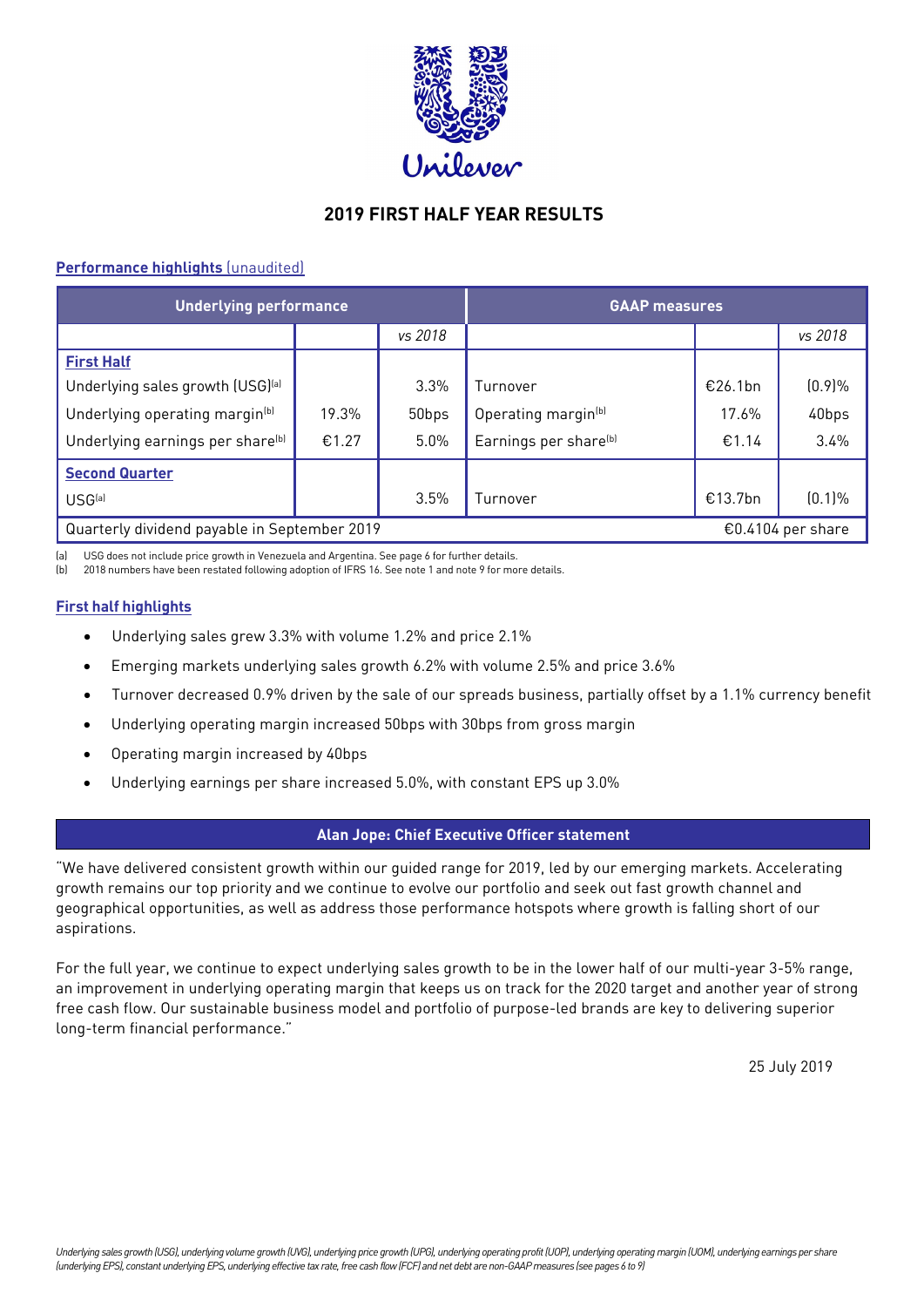## **FIRST HALF OPERATIONAL REVIEW: DIVISIONS**

|                        | Second Quarter 2019 |        |            | First Half 2019 |          |        |            |                |                                                               |
|------------------------|---------------------|--------|------------|-----------------|----------|--------|------------|----------------|---------------------------------------------------------------|
| (unaudited)            | Turnover            | USG(a) | <b>UVG</b> | <b>UPG</b> (a)  | Turnover | USG(a) | <b>UVG</b> | <b>UPG</b> (a) | Change in<br>underlying<br>operating<br>margin <sup>(b)</sup> |
|                        | €bn                 | $\%$   | $\%$       | $\%$            | €bn      | $\%$   | $\%$       | $\%$           | bps                                                           |
| <b>Unilever</b>        | 13.7                | 3.5    | 1.2        | 2.3             | 26.1     | 3.3    | 1.2        | 2.1            | 50                                                            |
| Beauty & Personal Care | 5.5                 | 3.5    | 1.6        | 1.9             | 10.7     | 3.3    | 1.7        | l.6            | 100                                                           |
| Home Care              | 2.7                 | 8.9    | 4.5        | 4.3             | 5.4      | 7.4    | 2.8        | 4.5            | 120                                                           |
| Foods & Refreshment    | 5.5                 | 1.0    | (0.6)      | 1.6             | 10.0     | 1.3    | (0.1)      | $\overline{4}$ | (40)                                                          |

<sup>(a)</sup> Wherever referenced in this announcement, USG and UPG do not include any price growth in Venezuela and Argentina. See pages 6 to 7 on non-GAAP measures for further details.

(b) 2018 numbers have been restated following adoption of IFRS 16. See note 1 and note 9 for more details.

**Our markets:** Growth in our markets was mixed. Market growth in Europe and North America was held back by the impact of weather on ice cream sales. In the emerging markets we continued to see good momentum particularly in China and South East Asia. India saw strong market growth, though it moderated, as expected. Argentina remains hyperinflationary and high levels of pricing continue to weigh on consumer demand.

**Unilever overall performance:** Underlying sales grew 3.3% with 1.2% from volume and 2.1% from price. Emerging markets grew 6.2%, led by Asia/AMET/RUB, which saw broad-based geographic growth, whilst developed markets were weaker.

In the second quarter, we estimate the 2018 truckers' strike in Brazil increased USG by 100bps. Second quarter growth was suppressed by around 50bps due to weak ice cream performance; a result of poorer weather, particularly in Europe following two years of very strong summers. 80bps of Argentina price growth in the quarter was excluded from USG due to hyperinflationary status.

Turnover in the first half decreased 0.9% driven by the sale of the spreads business, partially offset by a currency benefit of 1.1%.

Underlying operating margin improved by 50bps. Gross margin was up 30bps, helped by efficiencies from our 5-S programme. Overheads had an adverse impact on underlying operating margin of 10bps. Our change programmes have helped to address stranded costs following the disposal of spreads and we continue to invest in the ongoing digital transformation of our business. Brand and marketing investment decreased compared to the prior year, as we continued to deliver zero based budgeting savings ahead of target, with an increased focus on digital spend. More than two thirds of savings have been reinvested, largely behind innovations and new brand launches.

## **Beauty & Personal Care**

Underlying sales grew 3.3%, with 1.7% from volume and 1.6% from price.

Deodorants performed well, supported by our **Rexona** Clinical and **Dove** Zero aluminium ranges, alongside the extension of **Love, Beauty & Planet**. New formats continued to drive sales in skin cleansing, including the incremental launch of **Dove** bath bombs as well as **Dove** foaming handwash. Good performance in skin care was supported by ontrend innovations including **Pond's** Instabright glow cream. Hair care saw only modest growth for the first half, with a challenging second quarter particularly in the US. Oral care returned to growth in the second quarter, helped by innovations such as **Closeup** natural whitening toothpaste and **Signal** White Now. Our prestige brands, including **Dermalogica**, **Hourglass**, and **REN**, saw double digit growth overall, and we announced the acquisitions of **Garancia** and **Tatcha**, which are not yet included in USG.

Underlying operating margin in Beauty & Personal Care increased by 100bps, driven by efficiency programmes in brand and marketing investment.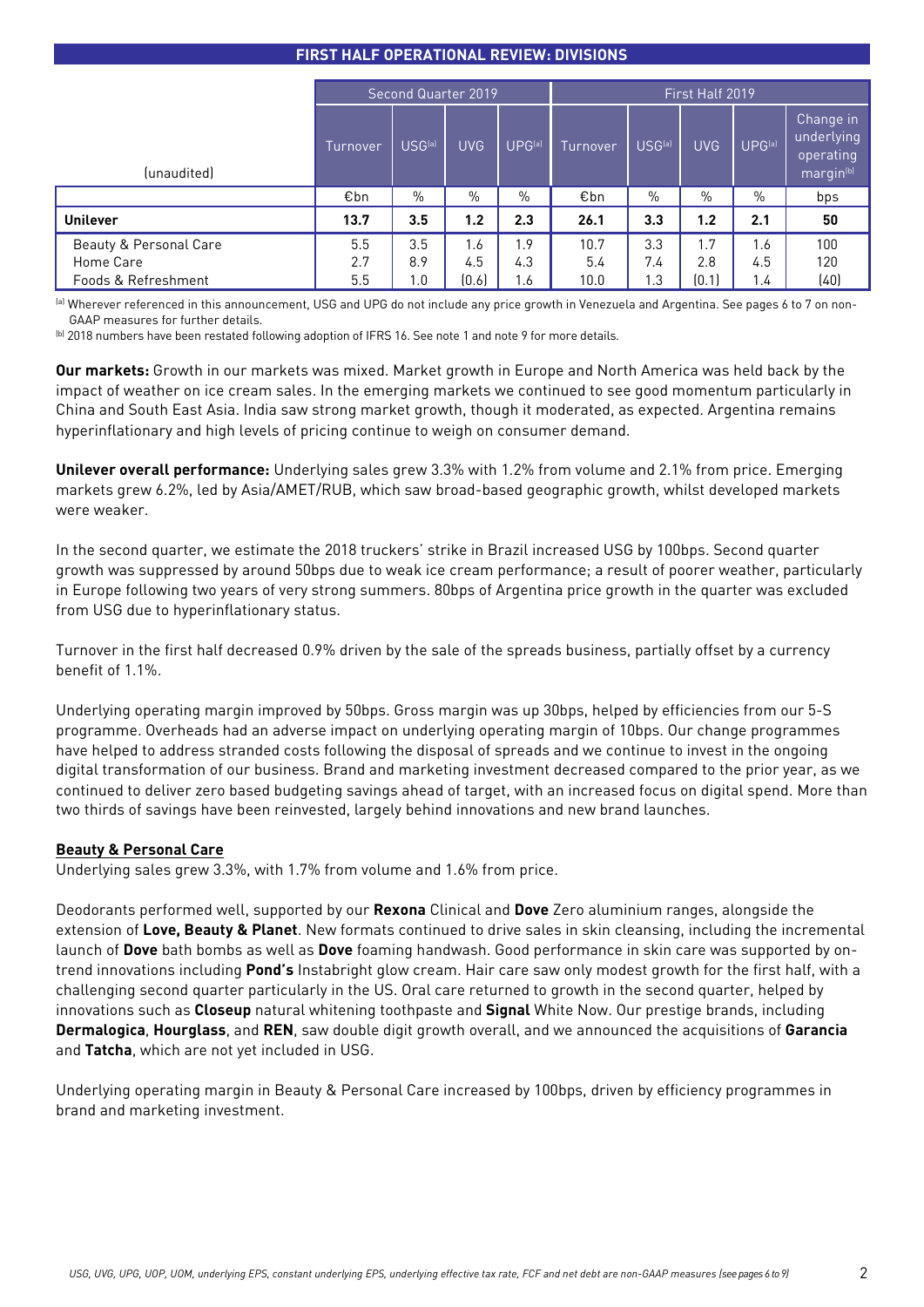# **Home Care**

Underlying sales grew 7.4%, with 2.8% from volume and 4.5% from price.

Fabric solutions performed strongly, benefiting from premiumisation and the execution of our strategy to move consumers into products with additional consumer benefits, including **Omo** Perfect Wash in Brazil. China saw good performance from the relaunch of **Omo** while in India **Surf Excel** continued to grow double digit. **Seventh Generation** continues to be rolled out in Europe and North Asia, building on the naturals trend. Home and hygiene grew well, supported by double digit growth from **Sunlight**, and we launched innovations such as the **Cif** Cleaner Choices range with natural cleaning ingredients. In Indonesia we used our Home Care brands to run the mosque cleaning programme during Ramadan, an example of purpose-led growth. Good growth in fabric sensations was supported by the launch of a redesigned **Comfort** core range, focusing on clothes care, as well as a natural variants range. The life essentials category was flat.

Underlying operating margin in Home Care increased by 120bps, with improvements in gross margin, as well as efficiencies in brand and marketing investment and overheads.

## **Foods & Refreshment**

Underlying sales grew 1.3%, with (0.1)% from volume and 1.4% from price.

In tea, sales declined with volumes impacted by weak consumer demand in developed markets. This was partially offset by black tea in emerging markets and our fruit, herbal and green tea ranges, including **Pukka's** premium herbal offering. Sales in dressings were flat with volumes slightly down as competitive intensity remained high. Despite poorer weather in the second quarter compared to the previous two years, ice cream grew slightly over the half. We saw good ice cream performance in Asia/AMET/RUB and from innovations such as **Magnum** white chocolate and cookies. Savoury performance was helped by the launch of new snack pot variants meeting the trend towards convenience. The introduction of **Hellmann's** burger and spicy dipping sauces continue to broaden the brand beyond core mayonnaise, and **Sir Kensington's** performed well.

Underlying operating margin in Foods & Refreshment decreased by 40bps, as a result of an adverse impact on overheads related to the disposal of our spreads business.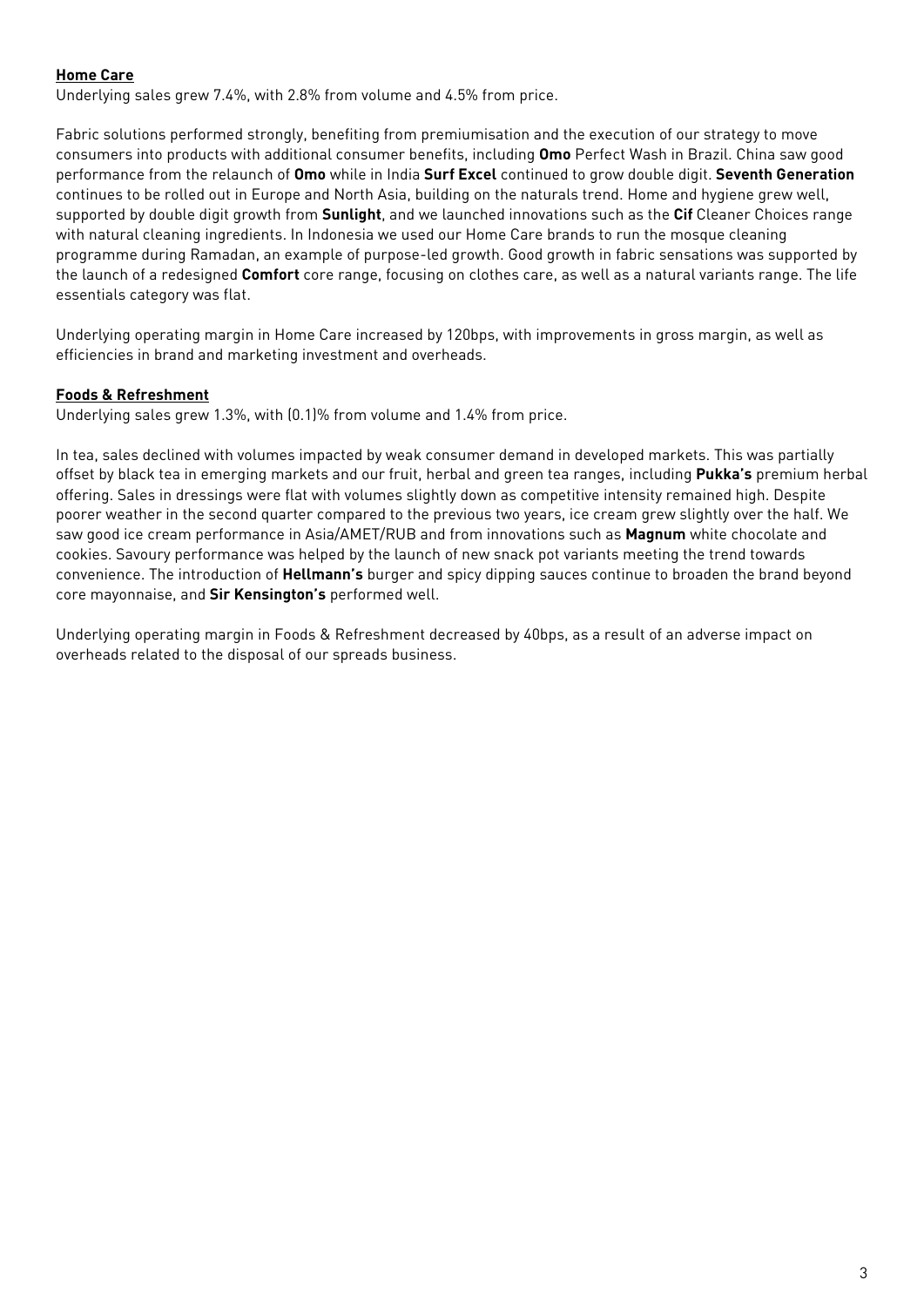# **FIRST HALF OPERATIONAL REVIEW: GEOGRAPHICAL AREA**

|                                         | Second Quarter 2019 |                           |                     | First Half 2019     |                    |                     |                       |                           |                                                               |
|-----------------------------------------|---------------------|---------------------------|---------------------|---------------------|--------------------|---------------------|-----------------------|---------------------------|---------------------------------------------------------------|
| (unaudited)                             | Turnover            | <b>USG</b> <sup>[a]</sup> | <b>UVG</b>          | <b>UPG</b> (a)      | Turnover           | USG <sup>(a)</sup>  | <b>UVG</b>            | <b>UPG</b> <sup>[a]</sup> | Change in<br>underlying<br>operating<br>margin <sup>(b)</sup> |
|                                         | €bn                 | $\%$                      | $\%$                | $\%$                | €bn                | %                   | $\%$                  | $\%$                      | bps                                                           |
| <b>Unilever</b>                         | 13.7                | 3.5                       | 1.2                 | 2.3                 | 26.1               | 3.3                 | 1.2                   | 2.1                       | 50                                                            |
| Asia/AMET/RUB<br>The Americas<br>Europe | 6.3<br>4.2<br>3.2   | 6.3<br>3.7<br>(1.6)       | 2.5<br>1.3<br>(1.1) | 3.7<br>2.3<br>(0.5) | 12.2<br>8.1<br>5.8 | 6.2<br>2.1<br>(0.6) | 2.9<br>(0.1)<br>(0.2) | 3.2<br>2.2<br>(0.4)       | 70<br>80<br>(40)                                              |

|                   | Second Quarter 2019 |                    |            |                           | First Half 2019 |                           |            |                    |
|-------------------|---------------------|--------------------|------------|---------------------------|-----------------|---------------------------|------------|--------------------|
| (unaudited)       | Turnoven            | USG <sup>[a]</sup> | <b>UVG</b> | <b>UPG</b> <sup>[a]</sup> | Turnover        | <b>USG</b> <sup>[a]</sup> | <b>UVG</b> | UPG <sup>[a]</sup> |
|                   | €bn                 | %                  | $\%$       | %                         | €bn             | %                         | %          | $\%$               |
| Developed markets | 5.6                 | (1.6)              | (1.5)      | [0.1]                     | 10.4            | (0.7)                     | (0.6)      | (0.1)              |
| Emerging markets  | 8.1                 | 7.4                | 3.3        | 4.0                       | 15.7            | 6.2                       | 2.5        | 3.6                |
| North America     | 2.4                 | (0.2)              | (1.2)      | 1.0                       | 4.6             | 0.1                       | [0.5]      | 0.7                |
| Latin America     | 1.8                 | 9.3                | 5.0        | 4.1                       | 3.5             | 4.9                       | 0.5        | 4.4                |

<sup>(a)</sup> Wherever referenced in this announcement, USG and UPG do not include any price growth in Venezuela and Argentina. See pages 6 to 7 on non-GAAP measures for further details.

(b) 2018 numbers have been restated following adoption of IFRS 16. See note 1 and note 9 for more details.

## **Asia/AMET/RUB**

Underlying sales grew 6.2% with 2.9% from volume and 3.2% from price. South East Asia grew well with accelerating growth in Indonesia, the Philippines and Vietnam helped by locally relevant innovations delivered through our C4G organisation. Turkey continued to see good volume growth despite double digit price growth in response to the devaluation of the Lira. Sales in China were up high-single digit led by premium innovation and strong growth in ecommerce. Growth in South Asia was good, where we continue to outperform in moderating markets. Africa returned to high single digit growth in the second quarter despite trade disruption surrounding the elections in Nigeria and the introduction of a new currency in Zimbabwe.

Underlying operating margin was up 70bps driven by brand and marketing investment efficiencies and improvement in gross margin.

## **The Americas**

Latin America grew 4.9% against a weak comparator due to the Brazil truckers' strike in 2018. In Brazil the consumer environment continued to normalise and our business was helped by innovations including **Rexona** Clinical Protection. In Argentina, which continues to be hyperinflationary, volumes declined 9.1% in markets that declined close to 20%. All price growth continues to be excluded for Argentina.

Underlying sales growth in North America was flat with price growth of 0.7% but volume down 0.5%. In Beauty & Personal Care, good momentum in deodorants was offset by weak performance in hair. Foods continued to be impacted by high levels of promotional activity, whilst ice cream declined slightly. Home Care delivered strong growth as **Seventh Generation** performed well and **Love, Home & Planet**, which builds on the success on **Love Beauty & Planet**, had a promising start.

Underlying operating margin was up 80bps led by brand and marketing investment efficiencies and a small improvement in gross margin.

## **Europe**

Underlying sales declined 0.6% with volumes down 0.2% and price down 0.4%. Our European business faced challenges from continued price deflation and adverse weather in the second quarter. Our e-commerce and discounters channels grew strongly, helped by our channel-focused divisional strategies. The broader retail environment remains difficult, particularly in Germany where we saw significant decline. Southern Europe performed strongly, helped by growth in Home Care and Foods & Refreshment. Central and Eastern Europe continued to grow well, with good performance in all categories, particularly fabric sensations.

Underlying operating margin was down 40bps, impacted by the sale of spreads and a decline in gross margin due to negative pricing.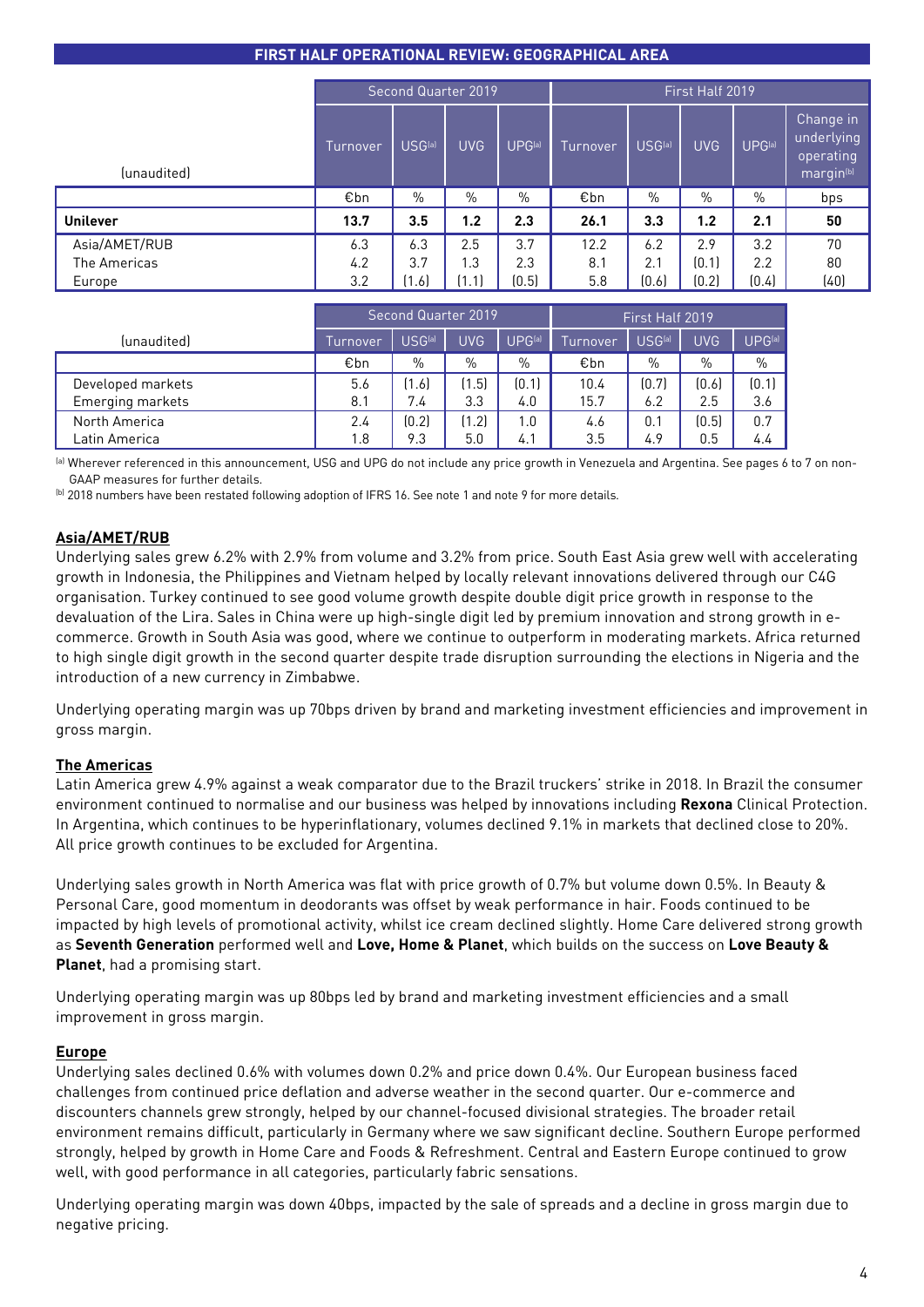## **Restatement of 2018 balances**

2018 numbers have been restated following adoption of IFRS 16. More detail is provided in note 1 and note 9 on page 15 and pages 21 to 24 of the financial statements.

## **Finance costs and tax**

Net finance costs increased by €63 million to €351 million in the first half of 2019. The increase was due to exchange rate losses on cash balances in Zimbabwe of €40 million following the significant devaluation of the new Zimbabwe dollar as well as higher cost of debt.

The effective tax rate was 26.8% versus 25.9% in the same period last year, primarily due to a non-taxable credit in acquisition and disposal related costs in 2018. The effective tax rate on underlying operating profit was 26.2% compared to 26.5% in the prior year.

## **Joint ventures, associates and other income from non-current investments**

Net profit from joint ventures and associates was €85 million, compared to €83 million in the prior year. Income from non-current investments was €2 million, down from €5 million in 2018.

## **Earnings per share**

Underlying earnings per share increased by 5.0% to €1.27. The adverse impact of the spreads disposal was offset by the 2018 share buy back programme. Improvement in underlying operating margin and a positive currency impact were partially offset by the adverse finance costs. Underlying earnings per share at constant rates increased by 3.0%. These underlying measures exclude the post-tax impact of business disposals, acquisition and disposal-related costs, restructuring costs, impairments, one-off items within operating profit and any other significant unusual items within net profit but not operating profit.

Diluted earnings per share increased 3.4% at current rates and 2.3% at constant rates. Improvement in underlying EPS was partially offset by a credit to acquisitions and disposal related costs recognised in the prior year as a result of early settlement of the contingent consideration for **Blueair**.

## **Free cash flow**

Free cash flow in the first half of 2019 was €1.5 billion, down from €2.0 billion in the first half of 2018. This included lost underlying operating profit following the disposal of spreads as well as an adverse impact from tax paid relating to profit on the disposal, totalling €0.5 billion.

## **Net debt**

Closing net debt increased to €24.2 billion compared with €22.6 billion at 31 December 2018. The increase was driven by dividends paid, acquisitions and a negative currency impact, partly reduced by free cash flow delivery.

## **Pensions**

Pension liabilities net of assets reduced to €0.5 billion at the end of June 2019 versus €0.9 billion as at 31 December 2018. The decrease was driven by good investment returns which were partially offset by higher liabilities as discount rates continued to decrease.

## **Finance and liquidity**

On 4 June 2019 we announced the issuance of €650 million 1.5% fixed rate notes due June 2039 and £500 million 1.5% fixed rated notes due July 2026.

In February 2019 \$750 million 4.8% bonds matured and were repaid. In March 2019, \$750 million 2.2% fixed rate notes matured and were repaid.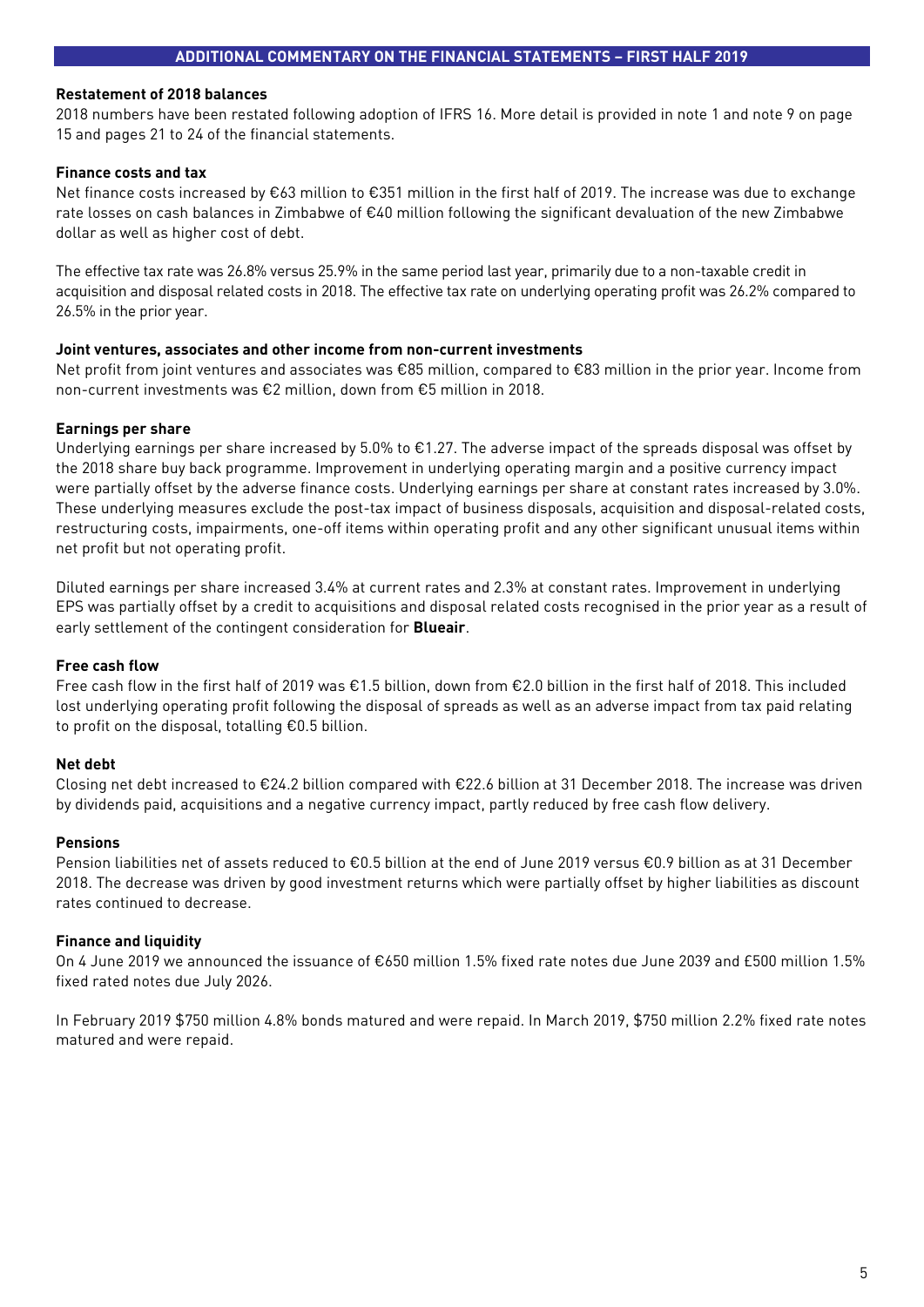## **COMPETITION INVESTIGATIONS**

As previously disclosed, along with other consumer products companies and retail customers, Unilever is involved in a number of ongoing investigations and cases by national competition authorities, including those within Italy, Greece and South Africa. These proceedings and investigations are at various stages and concern a variety of product markets. Where appropriate, provisions are made and contingent liabilities disclosed in relation to such matters.

Ongoing compliance with competition laws is of key importance to Unilever. It is Unilever's policy to co-operate fully with competition authorities whenever questions or issues arise. In addition the Group continues to reinforce and enhance its internal competition law training and compliance programme on an ongoing basis.

# **NON-GAAP MEASURES**

Certain discussions and analyses set out in this announcement include measures which are not defined by generally accepted accounting principles (GAAP) such as IFRS. We believe this information, along with comparable GAAP measures, is useful to investors because it provides a basis for measuring our operating performance, ability to retire debt and invest in new business opportunities. Our management uses these financial measures, along with the most directly comparable GAAP financial measures, in evaluating our operating performance and value creation. Non-GAAP financial measures should not be considered in isolation from, or as a substitute for, financial information presented in compliance with GAAP. Wherever appropriate and practical, we provide reconciliations to relevant GAAP measures.

Unilever uses 'constant rate', and 'underlying' measures primarily for internal performance analysis and targeting purposes. We present certain items, percentages and movements, using constant exchange rates, which exclude the impact of fluctuations in foreign currency exchange rates. We calculate constant currency values by translating both the current and the prior period local currency amounts using the prior period average exchange rates into euro, except for countries where the impact of consumer price inflation rates has escalated to extreme levels. In these countries, the local currency amounts before the application of IAS 29 are translated into euros using the period closing exchange rate. The table below shows exchange rate movements in our key markets.

|                              | First half average First half average<br>rate in 2019 | rate in 2018 |
|------------------------------|-------------------------------------------------------|--------------|
| Brazilian Real $(E1 = BRL)$  | 4.282                                                 | 4.125        |
| Chinese Yuan $E1 = CNY$      | 7.659                                                 | 7.715        |
| Indian Rupee $[£1 = INR]$    | 79.149                                                | 79.478       |
| Indonesia Rupiah $E1 = IDR$  | 16046                                                 | 16663        |
| Philippine Peso $E1 = PHP$   | 59.010                                                | 62.911       |
| UK Pound Sterling $E1 = GBP$ | 0.873                                                 | 0.880        |
| US Dollar $[€1 = US $]$      | 1.130                                                 | 1.212        |

# **Underlying sales growth (USG)**

Underlying Sales Growth (USG) refers to the increase in turnover for the period, excluding any change in turnover resulting from acquisitions, disposals and changes in currency. We believe this measure provides valuable additional information on the underlying sales performance of the business and is a key measure used internally. The impact of acquisitions and disposals is excluded from USG for a period of 12 calendar months from the applicable closing date. Turnover from acquired brands that are launched in countries where they were not previously sold is included in USG as such turnover is more attributable to our existing sales and distribution network than the acquisition itself. Also excluded is the impact of price growth from countries where the impact of consumer price inflation (CPI) rates has escalated to extreme levels.

There are two countries where we have determined extreme levels of CPI exist. The first is Venezuela where in Q4 2017 inflation rates exceeded 1,000% and management considered that the situation would persist for some time. Consequently, price growth in Venezuela has been excluded from USG since Q4 2017. The second is Argentina, which from Q3 2018 has been accounted for in accordance with IAS 29, and thus from Q3 2018 Argentina price growth is excluded from USG. The adjustment made at Group level as a result of these two exclusions was a reduction in price growth of 1.3% for the second quarter and 1.2% for the first half. This treatment for both countries will be kept under regular review.

The reconciliation of changes in the GAAP measure turnover to USG is provided in notes 3 and 4.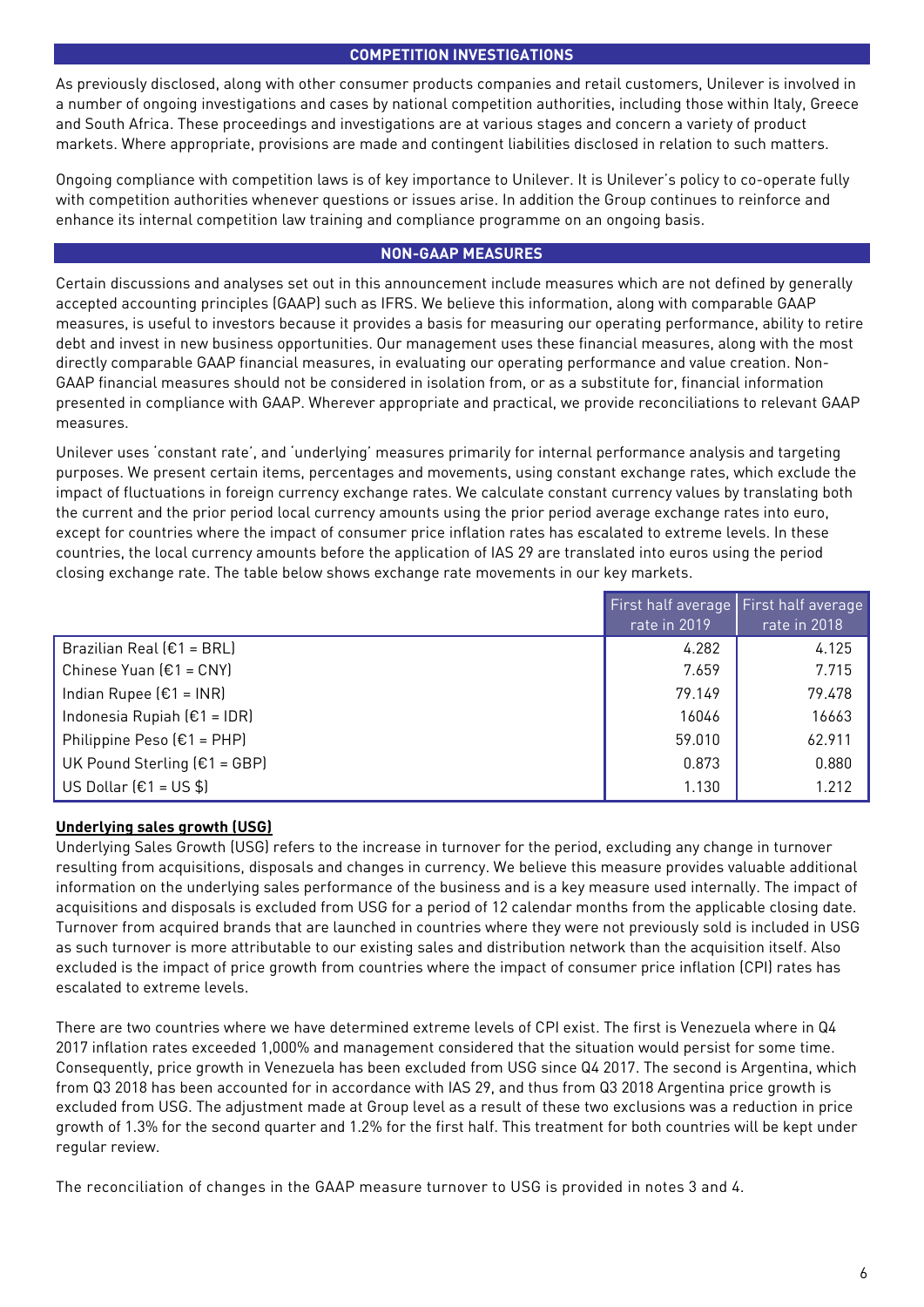## **NON-GAAP MEASURES** (continued)

## **Underlying volume growth (UVG)**

Underlying volume growth (UVG) is part of USG and means, for the applicable period, the increase in turnover in such period calculated as the sum of (i) the increase in turnover attributable to the volume of products sold; and (ii) the increase in turnover attributable to the composition of products sold during such period. UVG therefore excludes any impact on USG due to changes in prices. The measures and the related turnover GAAP measure are set out in notes 3 and 4.

## **Underlying price growth (UPG)**

Underlying price growth (UPG) is part of USG and means, for the applicable period, the increase in turnover attributable to changes in prices during the period. UPG therefore excludes the impact to USG due to (i) the volume of products sold; and (ii) the composition of products sold during the period. In determining changes in price we exclude the impact of price growth in Argentina and Venezuela as explained in USG above. The measures and the related turnover GAAP measure are set out in notes 3 and 4.

## **Free cash flow (FCF)**

Within the Unilever Group, free cash flow (FCF) is defined as cash flow from operating activities, less income taxes paid, net capital expenditures and net interest payments. It does not represent residual cash flows entirely available for discretionary purposes; for example, the repayment of principal amounts borrowed is not deducted from FCF. Free cash flow reflects an additional way of viewing our liquidity that we believe is useful to investors because it represents cash flows that could be used for distribution of dividends, repayment of debt or to fund our strategic initiatives, including acquisitions, if any.

The reconciliation of net profit to FCF is as follows:

| $\epsilon$ million                                                | <b>First Half</b> |                         |  |
|-------------------------------------------------------------------|-------------------|-------------------------|--|
| (unaudited)                                                       | 2019              | 2018                    |  |
|                                                                   |                   | Restated <sup>(a)</sup> |  |
| Net profit                                                        | 3,209             | 3,229                   |  |
| Taxation                                                          | 1,145             | 1,100                   |  |
| Share of net profit of joint ventures/associates and other income |                   |                         |  |
| from non-current investments                                      | (87)              | (88)                    |  |
| Net monetary gain arising from hyperinflationary economies        | (29)              |                         |  |
| Net finance costs                                                 | 351               | 288                     |  |
| <b>Operating profit</b>                                           | 4,589             | 4,529                   |  |
| Depreciation, amortisation and impairment                         | 965               | 1,228                   |  |
| Changes in working capital                                        | (1,888)           | (1,697)                 |  |
| Pensions and similar obligations less payments                    | (94)              | (76)                    |  |
| Provisions less payments                                          | 47                | (61)                    |  |
| Elimination of (profits)/losses on disposals                      | (36)              | 16                      |  |
| Non-cash charge for share-based compensation                      | 95                | 115                     |  |
| Other adjustments                                                 | 23                | (283)                   |  |
| <b>Cash flow from operating activities</b>                        | 3,701             | 3,771                   |  |
| Income tax paid                                                   | (1, 309)          | (1,081)                 |  |
| Net capital expenditure                                           | (558)             | (495)                   |  |
| Net interest paid                                                 | (291)             | (194)                   |  |
| Free cash flow                                                    | 1,543             | 2,001                   |  |
| Total net cash flow (used in)/from investing activities           | (716)             | (1,441)                 |  |
| Total net cash flow (used in)/from financing activities           | (856)             | (679)                   |  |

(a) Restated following adoption of IFRS 16. Refer note 1 and note 9.

## **Non-underlying items**

Several non-GAAP measures are adjusted to exclude items defined as non-underlying due to their nature and/or frequency of occurrence.

- **Non-underlying items within operating profit** are: gains or losses on business disposals, acquisition and disposal related costs, restructuring costs, impairments and other significant one-off items within operating profit
- **Non-underlying items not in operating profit but within net profit** are: significant and unusual items in net finance cost, monetary gain/(loss) arising from hyperinflationary economies, share of profit/(loss) of joint ventures and associates and taxation
- **Non-underlying items** are both non-underlying items within operating profit and those non-underlying items not in operating profit but within net profit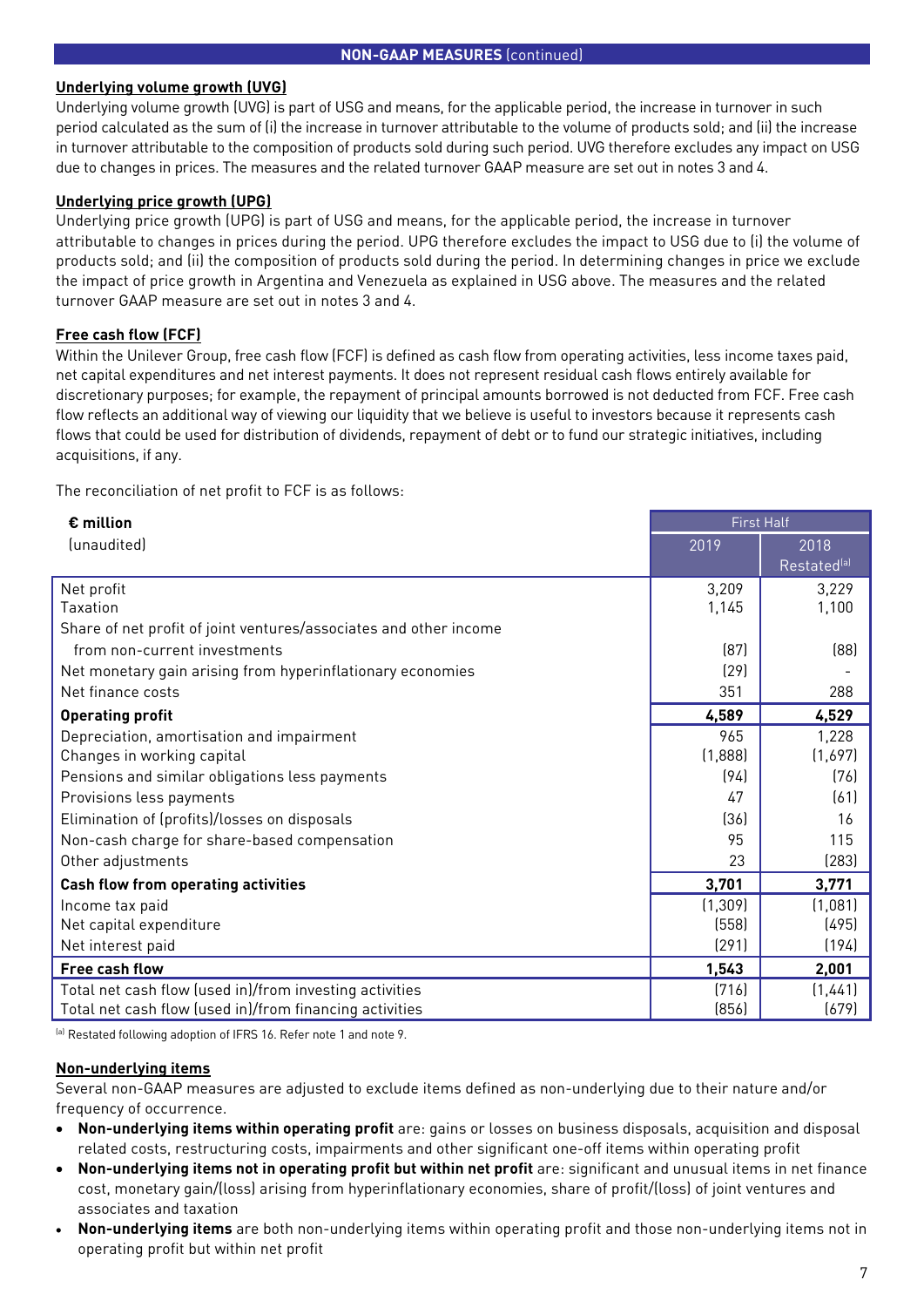## **NON-GAAP MEASURES** (continued)

## **Underlying operating profit (UOP) and underlying operating margin (UOM)**

Underlying operating profit and underlying operating margin mean operating profit and operating margin before the impact of non-underlying items within operating profit. Underlying operating profit represents our measure of segment profit or loss as it is the primary measure used for making decisions about allocating resources and assessing performance of the segments. The reconciliation of operating profit to underlying operating profit is as follows:

| $\epsilon$ million                                        | <b>First Half</b> |                         |  |
|-----------------------------------------------------------|-------------------|-------------------------|--|
| (unaudited)                                               | 2019              | 2018                    |  |
|                                                           |                   | Restated <sup>(a)</sup> |  |
| <b>Operating profit</b>                                   | 4,589             | 4,529                   |  |
| Non-underlying items within operating profit (see note 2) | 465               | 438                     |  |
| <b>Underlying operating profit</b>                        | 5,054             | 4,967                   |  |
| Turnover                                                  | 26,126            | 26,352                  |  |
| Operating margin (%)                                      | 17.6              | 17.2                    |  |
| Underlying operating margin (%)                           | 19.3              | 18.8                    |  |

(a) Restated following adoption of IFRS 16. Refer note 1 and note 9.

## **Underlying earnings per share (EPS)**

Underlying earnings per share (underlying EPS) is calculated as underlying profit attributable to shareholders' equity divided by the diluted combined average number of share units. In calculating underlying profit attributable to shareholders' equity, net profit attributable to shareholders' equity is adjusted to eliminate the post-tax impact of nonunderlying items. This measure reflects the underlying earnings for each share unit of the Group. Refer to note 6 on page 19 for reconciliation of net profit attributable to shareholders' equity to underlying profit attributable to shareholders equity.

## **Underlying effective tax rate**

The underlying effective tax rate is calculated by dividing taxation excluding the tax impact of non-underlying items by profit before tax excluding the impact of non-underlying items and share of net profit/(loss) of joint ventures and associates. This measure reflects the underlying tax rate in relation to profit before tax excluding non-underlying items before tax and share of net profit/(loss) of joint ventures and associates. Tax impact on non-underlying items within operating profit is the sum of the tax on each non-underlying item, based on the applicable country tax rates and tax treatment. This is shown in the following table:

| $\epsilon$ million                                                                           |       | <b>First Half</b>       |
|----------------------------------------------------------------------------------------------|-------|-------------------------|
| (unaudited)                                                                                  | 2019  | 2018                    |
|                                                                                              |       | Restated <sup>(a)</sup> |
| Taxation                                                                                     | 1,145 | 1,100                   |
| Tax impact:                                                                                  |       |                         |
| Non-underlying items within operating profit <sup>(b)</sup>                                  | 89    | 170                     |
| Non-underlying items not in operating profit but within net profit <sup>[b]</sup>            |       | (29)                    |
| Taxation before tax impact of non-underlying items                                           | 1,234 | 1,241                   |
| Profit before taxation                                                                       | 4,354 | 4,329                   |
| Non-underlying items within operating profit before tax                                      | 465   | 438                     |
| Non-underlying items not in operating profit but within net profit before tax <sup>(c)</sup> | (29)  |                         |
| Share of net profit /loss of joint ventures and associates                                   | (85)  | (83)                    |
| Profit before tax excluding non-underlying items before tax and share of net                 |       |                         |
| profit/(loss) of joint ventures and associates                                               | 4,705 | 4,684                   |
| Underlying effective tax rate                                                                | 26.2% | 26.5%                   |

(a) Restated following adoption of IFRS 16. Refer note 1 and note 9.

(b) Refer to note 2 for further details on these items.

(c) 2019 amount excludes €3 million gain on disposal of spreads business by the joint venture in Portugal which is included in the share of net profit/(loss) of joint ventures and associates line. Including the €3 million, total non-underlying items not in operating profit but within net profit before tax is €32 million. See note 2.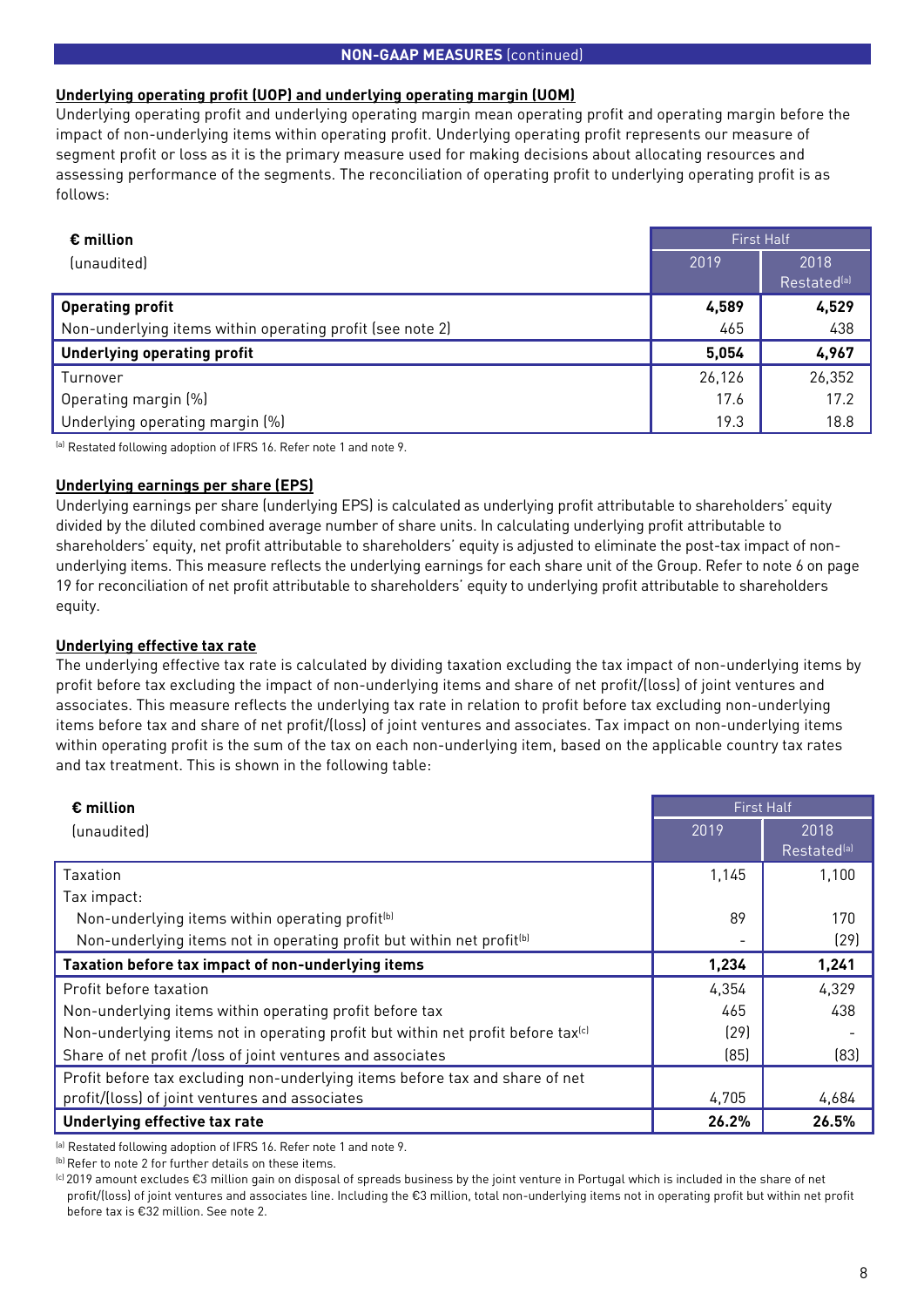# **Constant underlying EPS**

Constant underlying earnings per share (constant underlying EPS) is calculated as underlying profit attributable to shareholders' equity at constant exchange rates and excluding the impact of both translational hedges and 2019 price growth in Venezuela and Argentina divided by the diluted combined average number of share units. This measure reflects the underlying earnings for each share unit of the Group in constant exchange rates.

The reconciliation of underlying earnings attributable to shareholders' equity to constant underlying earnings attributable to shareholders' equity and the calculation of constant underlying EPS is as follows:

| $\epsilon$ million                                                              |         | <b>First Half</b>       |
|---------------------------------------------------------------------------------|---------|-------------------------|
| (unaudited)                                                                     | 2019    | 2018                    |
|                                                                                 |         | Restated <sup>(a)</sup> |
| Underlying profit attributable to shareholders' equity (see note 6)             | 3,342   | 3,318                   |
| Impact of translation from current to constant exchange rates and translational |         |                         |
| hedges                                                                          | (23)    | (18)                    |
| Impact of Venezuela and Argentina price growth <sup>(b)</sup>                   | (58)    |                         |
| Constant underlying earnings attributable to shareholders' equity               | 3,261   | 3,300                   |
| Diluted combined average number of share units (millions of units)              | 2,625.6 | 2,737.3                 |
| Constant underlying EPS (€)                                                     | 1.24    | 1.21                    |

(a) Restated following adoption of IFRS 16. Refer note 1 and note 9.

(b) See pages 6 to 7 for further details.

## **Net debt**

Net debt is defined as the excess of total financial liabilities, excluding trade payables and other current liabilities, over cash, cash equivalents and other current financial assets, excluding trade and other current receivables. It is a measure that provides valuable additional information on the summary presentation of the Group's net financial liabilities and is a measure in common use elsewhere.

The reconciliation of total financial liabilities to net debt is as follows:

| $\epsilon$ million<br>(unaudited)                          | As at<br>30 June<br>2019 | As at<br>31 December<br>2018<br>Restated <sup>(a)</sup> | As at<br>30 June<br>2018<br>Restated <sup>(a)</sup> |
|------------------------------------------------------------|--------------------------|---------------------------------------------------------|-----------------------------------------------------|
| <b>Total financial liabilities</b>                         | (28, 985)                | (26, 738)                                               | (31, 599)                                           |
| Current financial liabilities                              | (5,616)                  | [3,613]                                                 | (11,080)                                            |
| Non-current financial liabilities                          | (23, 369)                | (23, 125)                                               | (20, 519)                                           |
| Cash and cash equivalents as per balance sheet             | 3,911                    | 3,230                                                   | 3,991                                               |
| Cash and cash equivalents as per cash flow statement       | 3,789                    | 3,090                                                   | 3,811                                               |
| Add bank overdrafts deducted therein                       | 122                      | 140                                                     | 189                                                 |
| Less cash and cash equivalents classified as held for sale |                          |                                                         | (9)                                                 |
| Other current financial assets                             | 913                      | 874                                                     | 866                                                 |
| Net debt                                                   | (24, 161)                | (22, 634)                                               | (26, 742)                                           |

(a) Restated following adoption of IFRS 16. Refer note 1 and note 9.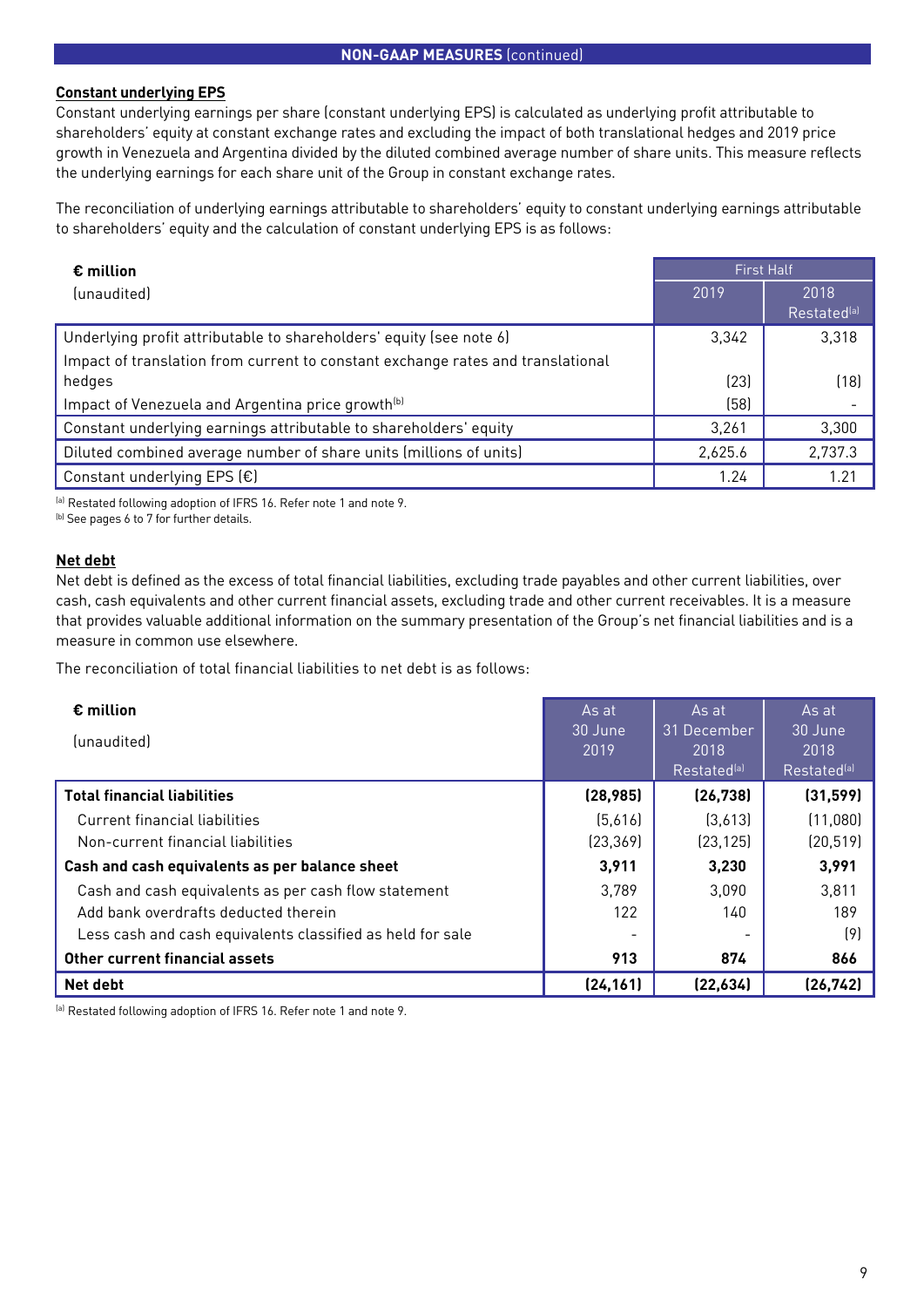#### **PRINCIPAL RISK FACTORS**

On pages 28 to 33 of our 2018 Report and Accounts we set out our assessment of the principal risk issues that would face the business through 2019 under the headings: brand preference; portfolio management; sustainability; climate change; plastic packaging; customer relationships; talent; supply chain; safe and high quality products; systems and information; business transformation; economic and political instability; treasury and pensions; ethical; and legal and regulatory. In our view, the nature and potential impact of such risks remain essentially unchanged as regards our performance over the second half of 2019.

## **OTHER INFORMATION**

This document represents Unilever's half-yearly report for the purposes of the Disclosure and Transparency Rules (DTR) issued by the UK Financial Conduct Authority (DTR 4.2) and the Dutch Act on Financial Supervision, section 5:25d (8)/(9) (Half-yearly financial reports). In this context: (i) the condensed set of financial statements can be found on pages 11 to 24; (ii) pages 2 to 10 comprise the interim management report; and (iii) the Directors' responsibility statement can be found on page 25. No material related parties transactions have taken place in the first six months of the year.

## **CAUTIONARY STATEMENT**

This announcement may contain forward-looking statements, including 'forward-looking statements' within the meaning of the United States Private Securities Litigation Reform Act of 1995. Words such as 'will', 'aim', 'expects', 'anticipates', 'intends', 'looks', 'believes', 'vision', or the negative of these terms and other similar expressions of future performance or results, and their negatives, are intended to identify such forward-looking statements. These forward-looking statements are based upon current expectations and assumptions regarding anticipated developments and other factors affecting the Unilever Group (the 'Group'). They are not historical facts, nor are they guarantees of future performance.

Because these forward-looking statements involve risks and uncertainties, there are important factors that could cause actual results to differ materially from those expressed or implied by these forward-looking statements. Among other risks and uncertainties, the material or principal factors which could cause actual results to differ materially are: Unilever's global brands not meeting consumer preferences; Unilever's ability to innovate and remain competitive; Unilever's investment choices in its portfolio management; inability to find sustainable solutions to support long-term growth including to plastic packaging; the effect of climate change on Unilever's business; significant changes or deterioration in customer relationships; the recruitment and retention of talented employees; disruptions in our supply chain and distribution; increases or volatility in the cost of raw materials and commodities; the production of safe and high quality products; secure and reliable IT infrastructure; execution of acquisitions, divestitures and business transformation projects; economic, social and political risks and natural disasters; financial risks; failure to meet high and ethical standards; and managing regulatory, tax and legal matters. These forwardlooking statements speak only as of the date of this announcement. Except as required by any applicable law or regulation, the Group expressly disclaims any obligation or undertaking to release publicly any updates or revisions to any forward-looking statements contained herein to reflect any change in the Group's expectations with regard thereto or any change in events, conditions or circumstances on which any such statement is based. Further details of potential risks and uncertainties affecting the Group are described in the Group's filings with the London Stock Exchange, Euronext Amsterdam and the US Securities and Exchange Commission, including in the Annual Report on Form 20-F 2018 and the Unilever Annual Report and Accounts 2018.

## **ENQUIRIES**

| UK. | +44 78 2527 3767 | lucila.zambrano@unilever.com |
|-----|------------------|------------------------------|
| or  | +44 77 7999 9683 | JSibun@tulchangroup.com      |
| NI. | +31 10 217 4844  | els-de.bruin@unilever.com    |
| or  | +32 494 60 4906  | freek.bracke@unilever.com    |

There will be a web cast of the results presentation available at: [www.unilever.com/investor-relations/results-and-presentations/latest-results](https://www.unilever.com/investor-relations/results-and-presentations/latest-results/?utm_source=Qresults&utm_medium=Results-PDF)

**Media:** Media Relations Team **Investors:** Investor Relations Team +44 20 7822 6830 [investor.relations@unilever.com](mailto:investor.relations@unilever.com)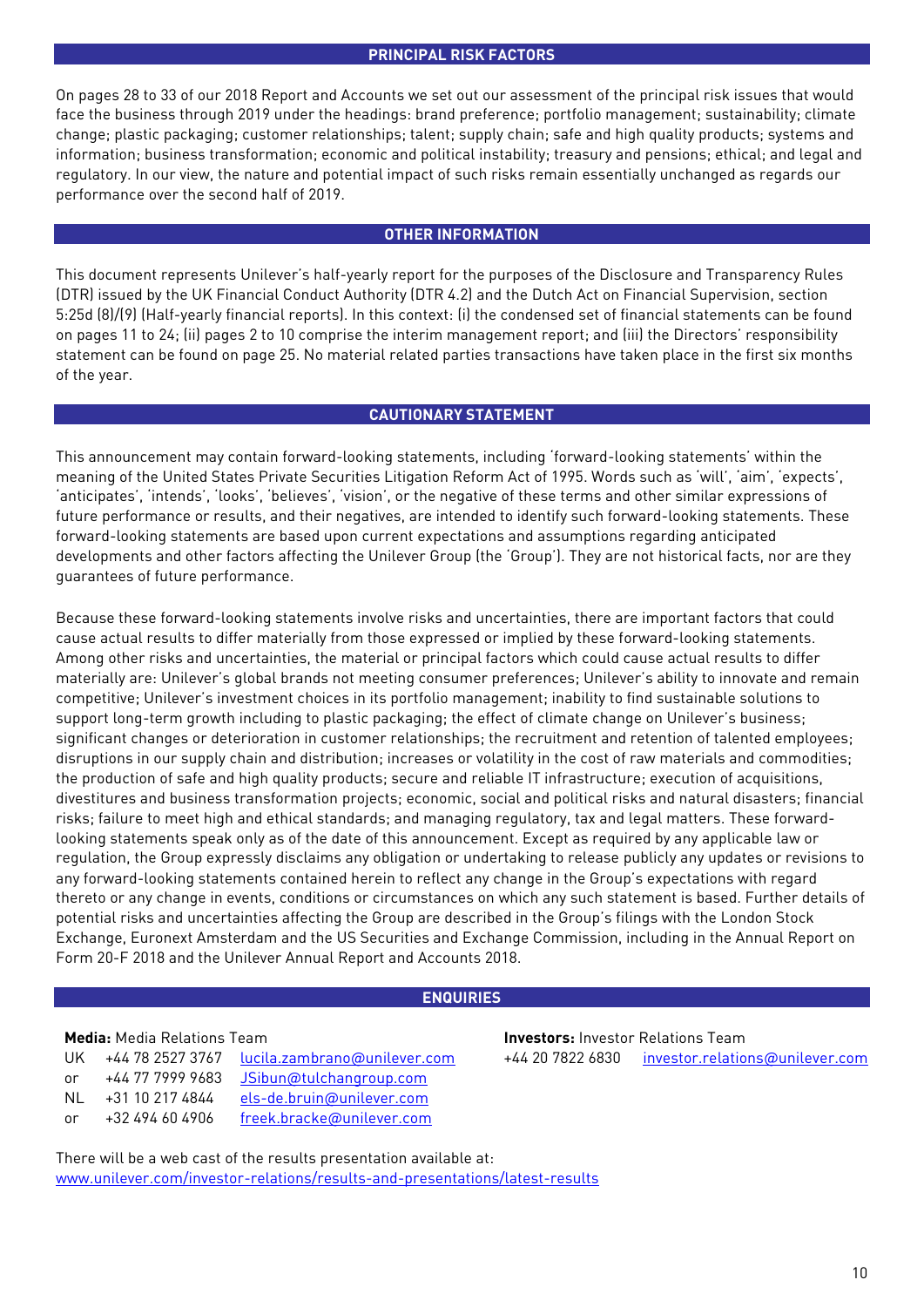| $\epsilon$ million                                                                                  | <b>First Half</b>            |                              |                         |                   |  |
|-----------------------------------------------------------------------------------------------------|------------------------------|------------------------------|-------------------------|-------------------|--|
|                                                                                                     | 2019                         | 2018                         | Increase/<br>(Decrease) |                   |  |
|                                                                                                     |                              | Restated <sup>(a)</sup>      | Current<br>rates        | Constant<br>rates |  |
| <b>Turnover</b>                                                                                     | 26,126                       | 26,352                       | (0.9)%                  | (0.7)%            |  |
| <b>Operating profit</b>                                                                             | 4,589                        | 4,529                        | 1.3%                    | 0.9%              |  |
| After (charging)/crediting non-underlying items                                                     | (465)                        | (438)                        |                         |                   |  |
| <b>Net finance costs</b><br>Finance income<br>Finance costs<br>Pensions and similar obligations     | (351)<br>86<br>(420)<br>(17) | (288)<br>64<br>(337)<br>(15) |                         |                   |  |
| Net monetary gain/(loss) arising from hyperinflationary economies                                   | 29                           | $\overline{a}$               |                         |                   |  |
| Share of net profit/(loss) of joint ventures and associates<br>After crediting non-underlying items | 85<br>3                      | 83                           |                         |                   |  |
| Other income/(loss) from non-current investments and associates                                     | $\overline{2}$               | 5                            |                         |                   |  |
| <b>Profit before taxation</b>                                                                       | 4,354                        | 4,329                        | 0.6%                    | (0.1%             |  |
| <b>Taxation</b><br>After (charging)/crediting tax impact of non-underlying items                    | (1, 145)<br>89               | (1, 100)<br>141              |                         |                   |  |
| Net profit                                                                                          | 3,209                        | 3,229                        | (0.6)%                  | (1.5)%            |  |
| Attributable to:                                                                                    |                              |                              |                         |                   |  |
| Non-controlling interests                                                                           | 203                          | 198                          |                         |                   |  |
| Shareholders' equity                                                                                | 3,006                        | 3,031                        | (0.8)%                  | (1.9%             |  |
| Combined earnings per share                                                                         |                              |                              |                         |                   |  |
| Basic earnings per share (euros)                                                                    | 1.15                         | 1.11                         | 3.4%                    | 2.3%              |  |

Diluted earnings per share (euros) 1.14 1.14 1.11 3.4% 2.3% (a) Restated following adoption of IFRS 16. Refer note 1 and note 9.

**CONSOLIDATED STATEMENT OF COMPREHENSIVE INCOME**

#### (unaudited)

| $\epsilon$ million                                                         | <b>First Half</b> |                                 |
|----------------------------------------------------------------------------|-------------------|---------------------------------|
|                                                                            | 2019              | 2018<br>Restated <sup>(a)</sup> |
| <b>Net profit</b>                                                          | 3,209             | 3,229                           |
| Other comprehensive income                                                 |                   |                                 |
| Items that will not be reclassified to profit or loss, net of tax:         |                   |                                 |
| Gains/(losses) on equity instruments measured at fair value through other  |                   |                                 |
| comprehensive income                                                       | 16                | (4)                             |
| Remeasurements of defined benefit pension plans                            | 267               | 142                             |
| Items that may be reclassified subsequently to profit or loss, net of tax: |                   |                                 |
| Gains/(losses) on cash flow hedges                                         | 83                | 36                              |
| Currency retranslation gains/(losses)                                      | 64                | (755)                           |
| <b>Total comprehensive income</b>                                          | 3,639             | 2,648                           |
| Attributable to:                                                           |                   |                                 |
| Non-controlling interests                                                  | 216               | 185                             |
| Shareholders' equity                                                       | 3,423             | 2,463                           |

(a) Restated following adoption of IFRS 16. Refer note 1 and note 9.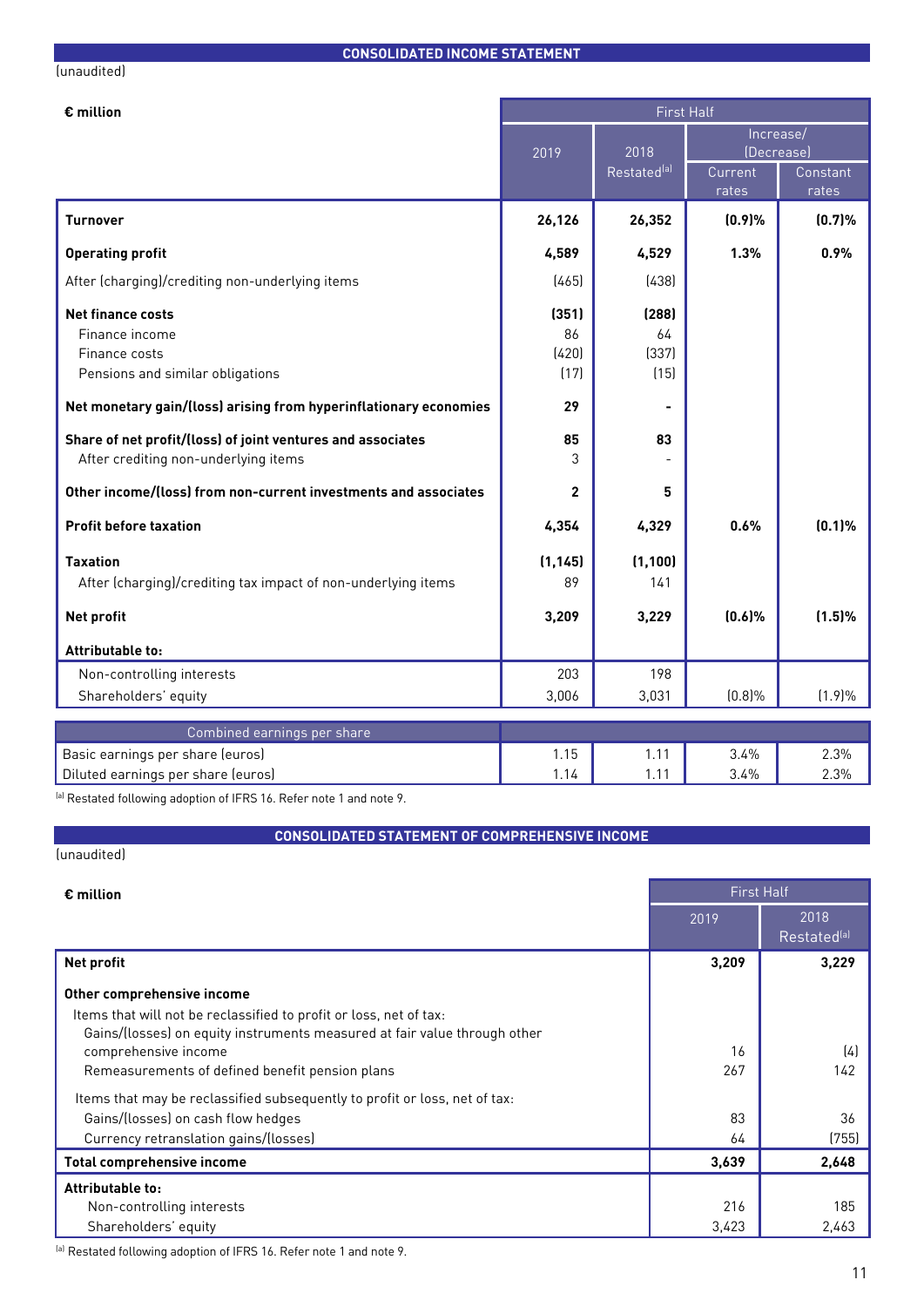#### **CONSOLIDATED STATEMENT OF CHANGES IN EQUITY**

| $\epsilon$ million                                | Called up<br>share<br>capital | Share<br>premium<br>account | <b>Other</b><br>reserves | Retained<br>profit       | <b>Total</b> | Non-<br>controlling<br>interest | Total<br>equity |
|---------------------------------------------------|-------------------------------|-----------------------------|--------------------------|--------------------------|--------------|---------------------------------|-----------------|
| First half - 2019                                 |                               |                             |                          |                          |              |                                 |                 |
| 1 January 2019 as previously reported             | 464                           | 129                         | (15, 286)                | 26,265                   | 11,572       | 720                             | 12,292          |
| IFRS 16 Restatement <sup>[a]</sup>                |                               |                             | 68                       | [243]                    | (175)        |                                 | (175)           |
| Impact of adopting IFRIC 23[a]                    |                               |                             |                          | (38)                     | [38]         |                                 | (38)            |
| 1 January 2019 after restatement                  | 464                           | 129                         | (15, 218)                | 25,984                   | 11,359       | 720                             | 12,079          |
| Profit or loss for the period                     |                               |                             |                          | 3,006                    | 3,006        | 203                             | 3,209           |
| Other comprehensive income, net of tax:           |                               |                             |                          |                          |              |                                 |                 |
| Gains/(losses) on:                                |                               |                             |                          |                          |              |                                 |                 |
| Equity instruments at fair value through          |                               |                             | 14                       |                          | 14           | 2                               | 16              |
| other comprehensive income                        |                               |                             |                          |                          |              |                                 |                 |
| Cash flow hedges                                  | $\overline{\phantom{a}}$      |                             | 83                       |                          | 83           |                                 | 83              |
| Remeasurements of defined benefit                 | $\overline{\phantom{0}}$      |                             |                          | 266                      | 266          |                                 | 267             |
| pension plans                                     |                               |                             |                          |                          |              |                                 |                 |
| Currency retranslation gains/(losses)             | $\overline{\phantom{a}}$      |                             | 50                       | 4                        | 54           | 10 <sup>1</sup>                 | 64              |
| Total comprehensive income                        | $\overline{\phantom{a}}$      |                             | 147                      | 3,276                    | 3,423        | 216                             | 3,639           |
| Dividends on ordinary capital                     |                               |                             |                          | (2,079)                  | (2,079)      |                                 | (2,079)         |
| Cancellation of treasury shares <sup>(b)</sup>    | (30)                          |                             | 6,599                    | (6, 569)                 |              |                                 |                 |
| Other movements in treasury shares <sup>(c)</sup> |                               |                             | 31                       | [180]                    | (149)        |                                 | (149)           |
| Share-based payment credit <sup>(d)</sup>         | $\overline{\phantom{a}}$      |                             |                          | 95                       | 95           |                                 | 95              |
| Dividends paid to non-controlling interests       |                               |                             |                          |                          |              | (237)                           | (237)           |
| Currency retranslation gains/(losses) net of tax  | $\overline{\phantom{a}}$      |                             |                          | $\overline{\phantom{a}}$ |              |                                 |                 |
| Hedging gain/(loss) transferred to non-           |                               |                             |                          |                          |              |                                 |                 |
| financial assets                                  | $\overline{\phantom{a}}$      |                             | 35                       |                          | 35           |                                 | 35              |
| Other movements in equity                         |                               |                             |                          | 26                       | 26           | (13)                            | 13              |
| 30 June 2019                                      | 434                           | 129                         | (8,406)                  | 20,553                   | 12,710       | 686                             | 13,396          |

| First half - 2018                                                      |                          |     |           |          |          |       |          |
|------------------------------------------------------------------------|--------------------------|-----|-----------|----------|----------|-------|----------|
| 1 January 2018 as previously reported                                  | 484                      | 130 | (13,633)  | 26,648   | 13,629   | 758   | 14,387   |
| IFRS 16 Restatement <sup>[a]</sup>                                     |                          |     | 46        | (235)    | (189)    |       | (189)    |
| 1 January 2018 after restatement                                       | 484                      | 130 | (13, 587) | 26,413   | 13,440   | 758   | 14,198   |
| Profit or loss for the period                                          | $\overline{\phantom{a}}$ |     |           | 3,031    | 3,031    | 198   | 3,229    |
| Other comprehensive income, net of tax:                                |                          |     |           |          |          |       |          |
| Gains/(losses) on:                                                     |                          |     |           |          |          |       |          |
| Equity instruments at fair value through<br>other comprehensive income |                          |     | (4)       |          | (4)      |       | (4)      |
| Cash flow hedges                                                       |                          |     | 35        |          | 35       |       | 36       |
| Remeasurements of defined benefit<br>pension plans                     |                          |     |           | 142      | 142      |       | 142      |
| Currency retranslation gains/(losses)                                  | $\overline{\phantom{a}}$ | ۳   | (733)     | [8]      | (741)    | (14)  | (755)    |
| Total comprehensive income                                             | $\overline{\phantom{a}}$ |     | (702)     | 3,165    | 2,463    | 185   | 2,648    |
| Dividends on ordinary capital                                          | $\overline{\phantom{a}}$ |     |           | (2,037)  | (2,037)  |       | (2,037)  |
| Repurchase of shares <sup>[e]</sup>                                    | $\overline{\phantom{a}}$ |     | (2, 516)  |          | (2, 516) |       | (2, 516) |
| Other movements in treasury shares <sup>[c]</sup>                      |                          |     | (51)      | (135)    | (186)    |       | (186)    |
| Share-based payment credit <sup>(d)</sup>                              | $\overline{\phantom{a}}$ |     |           | 115      | 115      |       | 115      |
| Dividends paid to non-controlling interests                            | $\overline{\phantom{a}}$ |     |           | ۳        |          | (201) | (201)    |
| Currency retranslation gains/(losses) net of tax                       |                          |     |           | $\equiv$ |          |       |          |
| Hedging gain/(loss) transferred to non-                                |                          |     |           |          |          |       |          |
| financial assets                                                       | $\overline{\phantom{a}}$ |     | 96        |          | 96       |       | 96       |
| Other movements in equity                                              |                          |     | 50        | (21)     | 29       | (24)  | 5        |
| 30 June 2018                                                           | 484                      | 130 | (16, 710) | 27,500   | 11,404   | 718   | 12,122   |

(a) 1 January 2019 restated following adoption of IFRS 16 and IFRIC 23. 1 January 2018 restated following adoption of IFRS 16. Refer note 1 and note 9. (b) During 2019 170,000,000 NV ordinary shares and 18,660,634 PLC ordinary shares were cancelled. The amount paid to repurchase these shares

was initially recognised in other reserves and is transferred to retained profit on cancellation

(c) Includes purchases and sales of treasury stock, and transfer from treasury stock to retained profit of share-settled schemes arising from prior years and differences between exercise and grant price of share options.

(d) The share-based payment credit relates to the non-cash charge recorded against operating profit in respect of the fair value of share options and awards granted to employees.

<sup>(e)</sup> Repurchase of shares reflects the cost of acquiring ordinary shares as part of the share buyback programmes announced on 19 April 2018.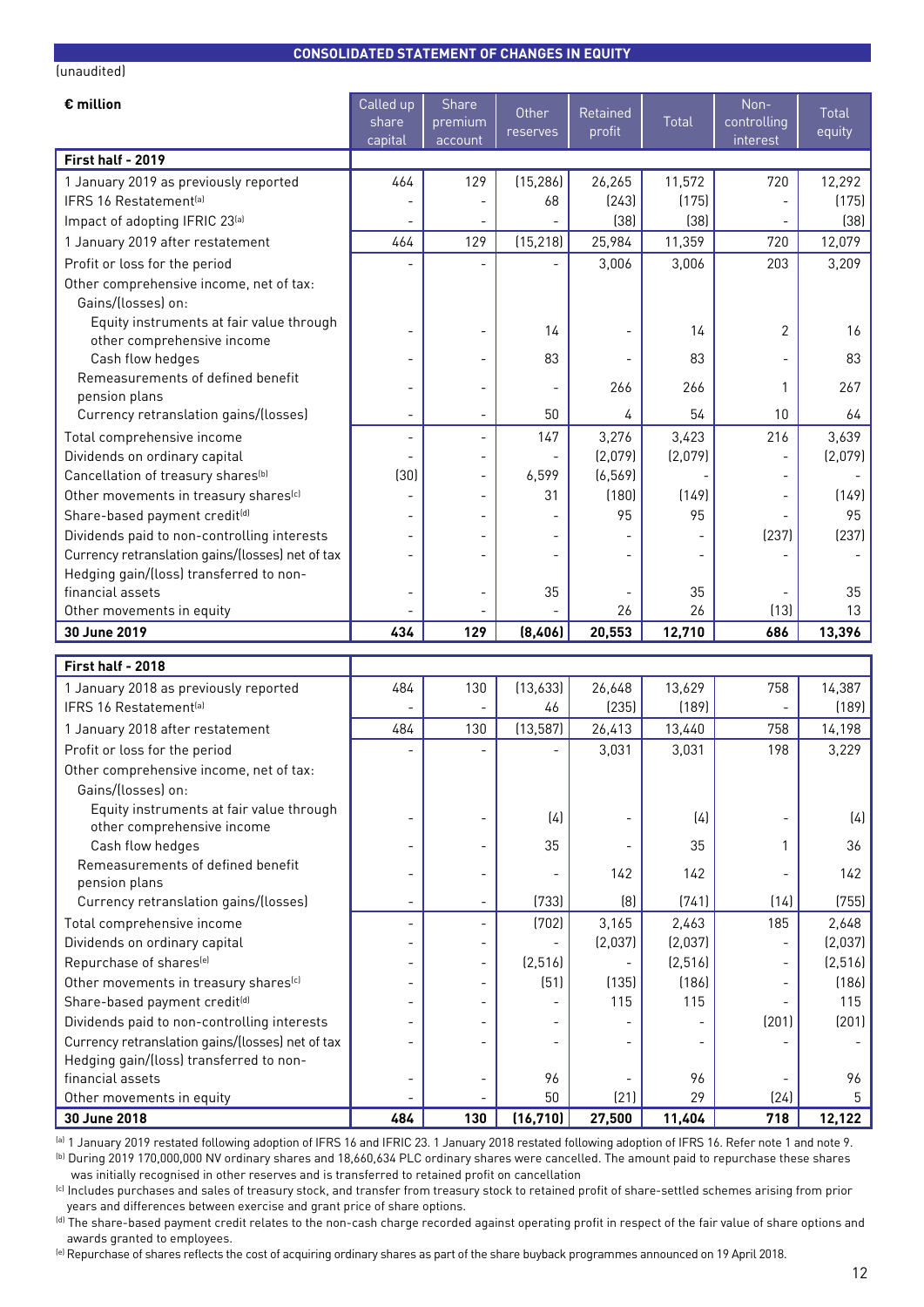| € million                                                 | As at<br>30 June | As at<br>31 December    | As at<br>30 June        |
|-----------------------------------------------------------|------------------|-------------------------|-------------------------|
|                                                           | 2019             | 2018                    | 2018                    |
|                                                           |                  | Restated <sup>(a)</sup> | Restated <sup>(a)</sup> |
|                                                           |                  |                         |                         |
| <b>Non-current assets</b>                                 |                  |                         |                         |
| Goodwill                                                  | 17,697           | 17,341                  | 16,687                  |
| Intangible assets<br>Property, plant and equipment        | 12,547<br>12,067 | 12,152<br>12,088        | 12,011<br>11,911        |
| Pension asset for funded schemes in surplus               | 2,053            | 1,728                   | 2,340                   |
| Deferred tax assets                                       | 1,376            | 1,152                   | 1,034                   |
| Financial assets                                          | 705              | 642                     | 642                     |
| Other non-current assets                                  | 495              | 530                     | 502                     |
|                                                           | 46,940           | 45,633                  | 45,127                  |
|                                                           |                  |                         |                         |
| <b>Current assets</b><br>Inventories                      | 4,387            | 4,301                   | 4,246                   |
| Trade and other current receivables                       | 8,079            | 6,482                   | 6,818                   |
| Current tax assets                                        | 265              | 472                     | 505                     |
| Cash and cash equivalents                                 | 3,911            | 3,230                   | 3,991                   |
| Other financial assets                                    | 913              | 874                     | 866                     |
| Assets held for sale                                      | 34               | 119                     | 3,404                   |
|                                                           | 17,589           | 15,478                  | 19,830                  |
|                                                           |                  |                         |                         |
| <b>Total assets</b>                                       | 64,529           | 61,111                  | 64,957                  |
|                                                           |                  |                         |                         |
| <b>Current liabilities</b>                                |                  |                         |                         |
| <b>Financial liabilities</b>                              | 5,616            | 3,613                   | 11,080                  |
| Trade payables and other current liabilities              | 14,391           | 14,457                  | 13,779                  |
| Current tax liabilities<br>Provisions                     | 1,072<br>665     | 1,445<br>624            | 924<br>472              |
| Liabilities held for sale                                 |                  | 11                      | 143                     |
|                                                           | 21,745           | 20,150                  | 26,398                  |
|                                                           |                  |                         |                         |
| <b>Non-current liabilities</b>                            |                  |                         |                         |
| <b>Financial liabilities</b>                              | 23,369           | 23,125                  | 20,519                  |
| Non-current tax liabilities                               | 187              | 174                     | 324                     |
| Pensions and post-retirement healthcare liabilities:      |                  |                         |                         |
| Funded schemes in deficit                                 | 1,176            | 1,209                   | 1,157                   |
| Unfunded schemes                                          | 1,417            | 1,393                   | 1,460                   |
| Provisions                                                | 637              | 697                     | 719                     |
| Deferred tax liabilities<br>Other non-current liabilities | 2,272            | 1,900                   | 1,942                   |
|                                                           | 330              | 346                     | 316                     |
|                                                           | 29,388           | 28,844                  | 26,437                  |
| <b>Total liabilities</b>                                  | 51,133           | 48,994                  | 52,835                  |
|                                                           |                  |                         |                         |
| <b>Equity</b>                                             |                  |                         |                         |
| Shareholders' equity                                      | 12,710           | 11,397                  | 11,404                  |
| Non-controlling interests                                 | 686              | 720                     | 718                     |
| <b>Total equity</b>                                       | 13,396           | 12,117                  | 12,122                  |
|                                                           |                  |                         |                         |
| <b>Total liabilities and equity</b>                       | 64,529           | 61,111                  | 64,957                  |

(a) Restated following adoption of IFRS 16. Refer note 1 and note 9.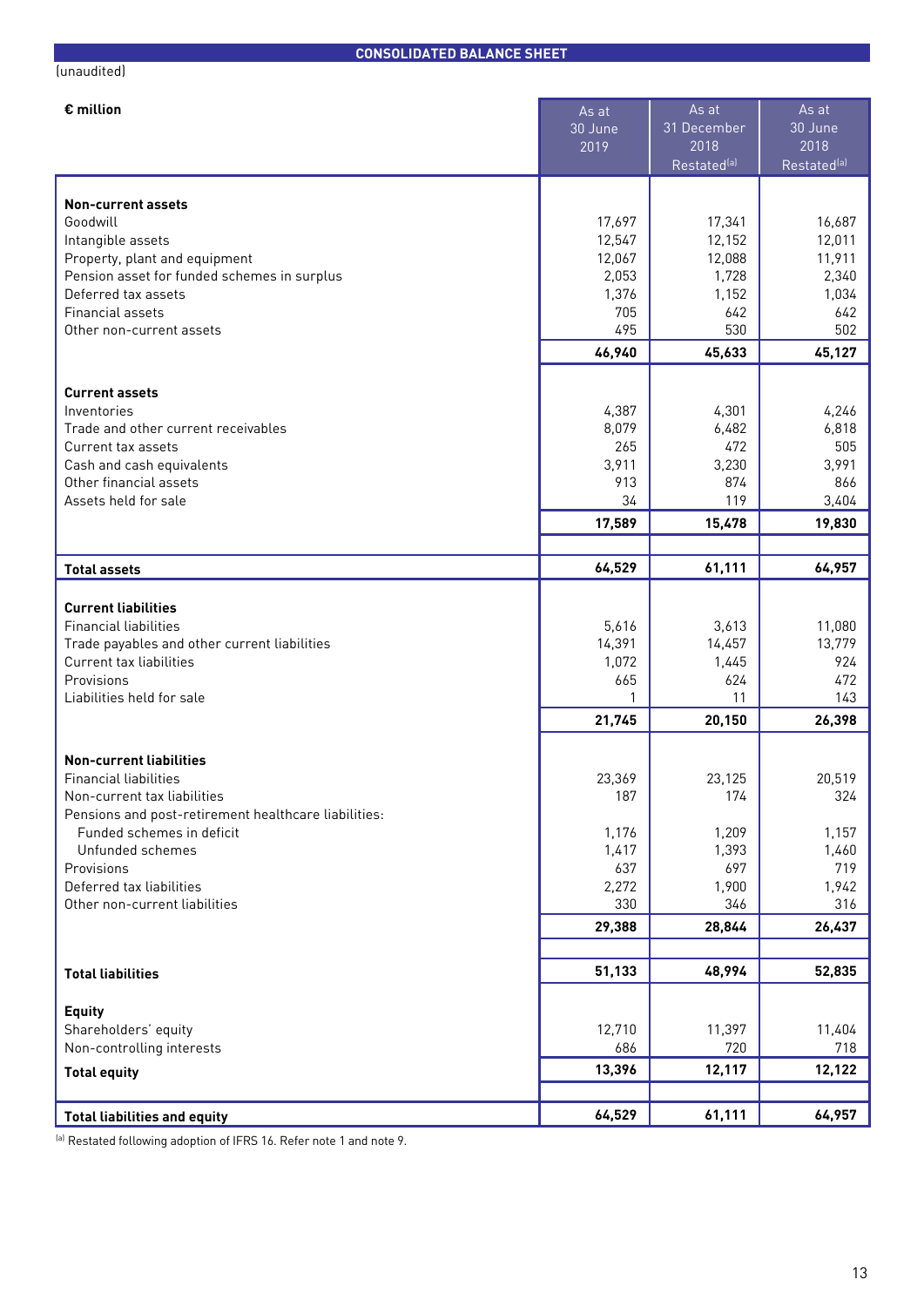## **CONSOLIDATED CASH FLOW STATEMENT**

| $\epsilon$ million                                                                                        | <b>First Half</b> |                                 |
|-----------------------------------------------------------------------------------------------------------|-------------------|---------------------------------|
|                                                                                                           | 2019              | 2018<br>Restated <sup>(a)</sup> |
|                                                                                                           |                   |                                 |
| Net profit                                                                                                | 3,209             | 3,229                           |
| Taxation                                                                                                  | 1,145             | 1,100                           |
| Share of net profit of joint ventures/associates and other income                                         |                   |                                 |
| from non-current investments and associates<br>Net monetary gain arising from hyperinflationary economies | (87)<br>(29)      | (88)                            |
| Net finance costs                                                                                         | 351               | 288                             |
|                                                                                                           |                   |                                 |
| <b>Operating profit</b>                                                                                   | 4,589             | 4,529                           |
| Depreciation, amortisation and impairment                                                                 | 965               | 1,228                           |
| Changes in working capital                                                                                | (1,888)           | (1,697)                         |
| Pensions and similar obligations less payments                                                            | (94)              | (76)                            |
| Provisions less payments                                                                                  | 47                | (61)                            |
| Elimination of (profits)/losses on disposals                                                              | (36)              | 16                              |
| Non-cash charge for share-based compensation                                                              | 95                | 115                             |
| Other adjustments <sup>(b)</sup>                                                                          | 23                | (283)                           |
| <b>Cash flow from operating activities</b>                                                                | 3,701             | 3,771                           |
|                                                                                                           |                   |                                 |
| Income tax paid                                                                                           | (1, 309)          | (1,081)                         |
| Net cash flow from operating activities                                                                   | 2,392             | 2,690                           |
|                                                                                                           |                   |                                 |
| Interest received                                                                                         | 78                | 45                              |
| Net capital expenditure                                                                                   | (558)             | (495)                           |
| Other acquisitions and disposals<br>Other investing activities                                            | (470)<br>234      | (1,035)<br>44                   |
|                                                                                                           |                   |                                 |
| Net cash flow (used in)/from investing activities                                                         | (716)             | (1,441)                         |
|                                                                                                           |                   |                                 |
| Dividends paid on ordinary share capital                                                                  | (2,080)           | (2,033)                         |
| Interest paid                                                                                             | (369)             | (239)                           |
| Change in financial liabilities                                                                           | 1,937             | 4,250                           |
| Repurchase of shares                                                                                      |                   | (2, 248)                        |
| Other movements on treasury stock                                                                         | (205)             | (264)                           |
| Other financing activities                                                                                | (139)             | (145)                           |
| Net cash flow (used in)/from financing activities                                                         | (856)             | (679)                           |
|                                                                                                           |                   |                                 |
| Net increase/(decrease) in cash and cash equivalents                                                      | 820               | 570                             |
|                                                                                                           |                   |                                 |
| Cash and cash equivalents at the beginning of the period                                                  | 3,090             | 3,169                           |
| Effect of foreign exchange rate changes                                                                   | (121)             | 72                              |
| Cash and cash equivalents at the end of the period                                                        | 3,789             | 3,811                           |

(a) Restated following adoption of IFRS 16. Refer note 1 and note 9.

(b) 2018 includes a non-cash credit of €277 million from early settlement of contingent consideration relating to Blueair.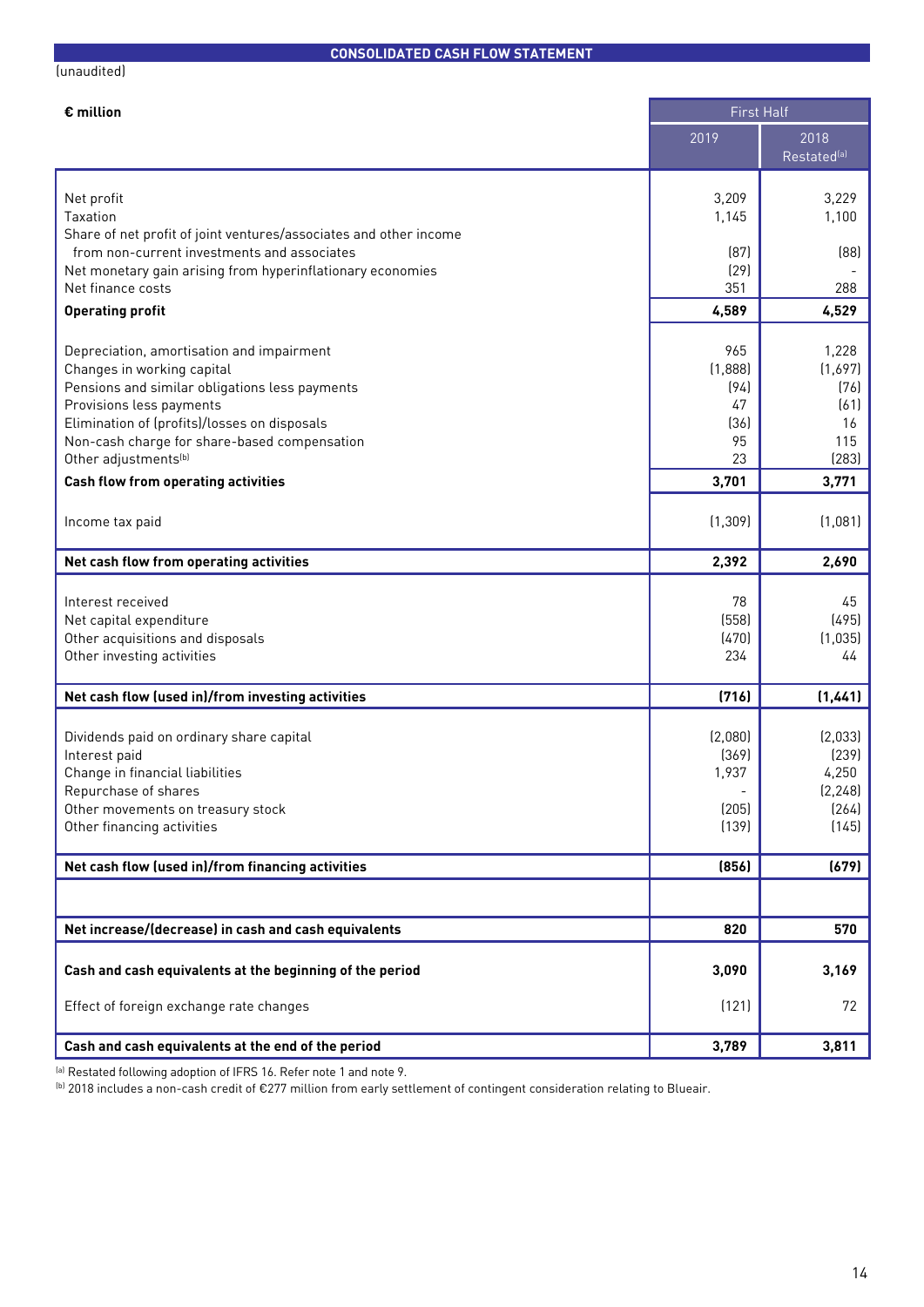#### **1 ACCOUNTING INFORMATION AND POLICIES**

The accounting policies and methods of computation are in compliance with IAS 34 'Interim Financial Reporting' as issued by the International Accounting Standard Board (IASB) and as adopted by the EU; and except as set out below are consistent with the year ended 31 December 2018. The condensed interim financial statements are based on International Financial Reporting Standards (IFRS) as adopted by the EU and IFRS as issued by the IASB.

After making appropriate enquiries, the Directors have a reasonable expectation that the Group has adequate resources to continue in operational existence for the foreseeable future. Accordingly, they continue to adopt the going concern basis in preparing the half year financial statements.

The condensed interim financial statements are shown at current exchange rates, while percentage year-on-year changes are shown at both current and constant exchange rates to facilitate comparison. The consolidated income statement on page 11, the consolidated statement of comprehensive income on page 11, the consolidated statement of changes in equity on page 12 and the consolidated cash flow statement on page 14 are translated at exchange rates current in each period. The consolidated balance sheet on page 13 is translated at period-end rates of exchange.

The condensed interim financial statements attached do not constitute the full financial statements within the meaning of section 434 of the UK Companies Act 2006. The comparative figures for the financial year ended 31 December 2018 are not Unilever PLC's statutory accounts for that financial year. Those accounts of Unilever for the year ended 31 December 2018 have been reported on by the Group's auditor and delivered to the Registrar of Companies. The report of the auditor on these accounts was (i) unqualified, (ii) did not include a reference to any matters to which the auditor drew attention by way of emphasis without qualifying their report, and (iii) did not contain a statement under section 498 (2) or (3) of the UK Companies Act 2006.

#### **Adoption of new accounting standards**

#### **IFRS 16 '***Leases***'**

The Group has adopted IFRS 16 which replaced existing lease guidance including IAS 17 'Leases', IFRIC 4 'Determining whether an arrangement contains a lease', SIC-15 'Operating Leases-Incentives' and SIC-27 'Evaluating the substance of transactions involving the legal form of a lease'. The standard changes the recognition, measurement, presentation and disclosure of leases. At the commencement of a lease, lease payments (lease liability) and an asset representing the right to use the asset during the lease term (right-of-use asset) are recorded on the balance sheet. The right-of-use asset is then depreciated on a straight-line basis and interest expense recognised on the lease liability in the income statement over the lease term.

The standard has no impact on the actual cash flows of the group. However, as the standard requires the capitalisation, and subsequent depreciation of costs that are expensed as paid, the disclosures of cash flows within the cash flow statement are impacted. The amounts previously expensed as operating cash outflows are instead capitalised and presented as financing cash outflows. The Group has restated 2018 numbers for the impact of IFRS 16. Refer to note 9 for the restatement impact of IFRS 16 on the financial statements and segment information.

#### **IFRIC 23** *'Uncertainty Over Income Tax Treatments'*

On 1 January 2019 the Group adopted IFRIC 23. The Interpretation addresses the accounting for income taxes when tax treatments involve uncertainty that affects the application of IAS 12 Income Taxes.

The Group applies judgement in identifying uncertainties over income tax treatments and has considered whether it should adjust its uncertain tax provisions in line with this new criteria. The Group has elected to recognise the cumulative impact within opening retained earnings.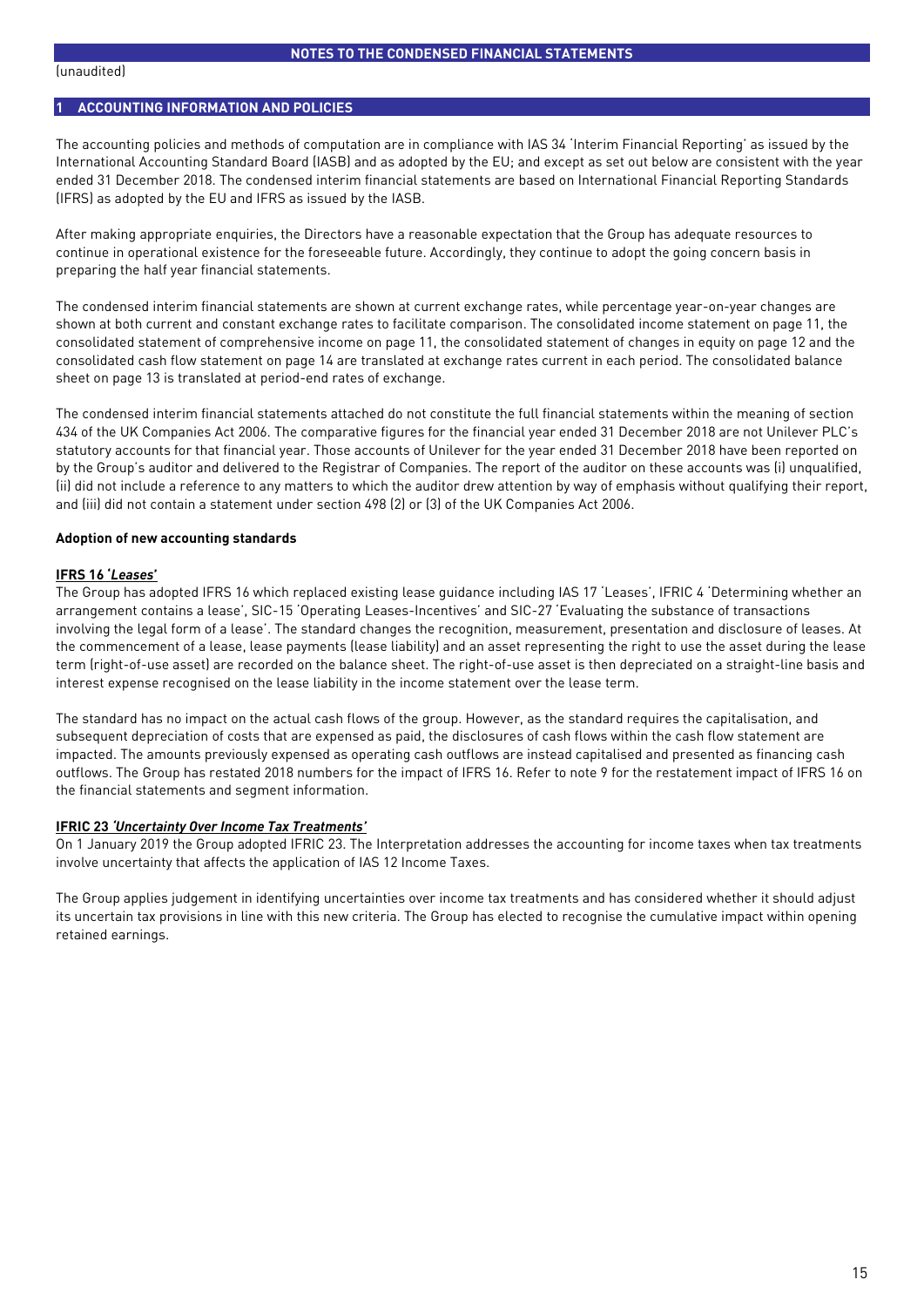## **2 SIGNIFICANT ITEMS WITHIN THE INCOME STATEMENT**

## **Non-underlying items**

Non-underlying items are costs and revenues relating to gains and losses on business disposals, acquisition and disposal-related credit/costs, restructuring costs, impairments and other one-off items within operating profit, and other significant and unusual items within net profit but outside of operating profit, which we collectively term non-underlying items, due to their nature and/or frequency of occurrence. These items are significant in terms of nature and/or amount and are relevant to an understanding of our financial performance.

Restructuring costs are charges associated with activities planned by management that significantly change either the scope of the business or the manner in which it is conducted.

| $\epsilon$ million                                                                                                                                                                                                                                                 | <b>First Half</b>            |                                |  |
|--------------------------------------------------------------------------------------------------------------------------------------------------------------------------------------------------------------------------------------------------------------------|------------------------------|--------------------------------|--|
|                                                                                                                                                                                                                                                                    | 2019                         | 2018                           |  |
| Acquisition and disposal-related credit/(costs) <sup>(a)</sup><br>Gain/(loss) on disposal of group companies <sup>(b)</sup><br>Restructuring costs<br>Impairment and other one-off items <sup>(c)</sup><br>Non-underlying items within operating profit before tax | (77)<br>66<br>(454)<br>(465) | 148<br>(367)<br>(219)<br>(438) |  |
| Tax on non-underlying items within operating profit<br>Non-underlying items within operating profit after tax                                                                                                                                                      | 89<br>(376)                  | 170<br>(268)                   |  |
| Share of gain on disposal of Spreads business in Portugal JV<br>Net monetary gain arising from hyperinflationary economies<br>Non-underlying items not in operating profit but within net profit before tax                                                        | 3<br>29<br>32                |                                |  |
| Tax impact of non-underlying items not in operating profit but within net profit:<br>Impact of US tax reform<br>Non-underlying items not in operating profit but within net profit after tax                                                                       | 32                           | [29]<br>(29)                   |  |
| Non-underlying items after tax <sup>(d)</sup>                                                                                                                                                                                                                      | [344]                        | (297)                          |  |
| Attributable to:                                                                                                                                                                                                                                                   |                              |                                |  |
| Non-controlling interests<br>Shareholders' equity                                                                                                                                                                                                                  | [8]<br>(336)                 | (10)<br>(287)                  |  |

(a) 2018 includes a credit of €277 million from early settlement of contingent consideration relating to Blueair.

(b) 2019 includes a gain of €60 million relating to disposal of Alsa baking and dessert business.

(c) 2018 includes a charge of €208 million relating to impairment of Blueair intangible asset.

<sup>(d)</sup> Non-underlying items after tax is calculated as non-underlying items within operating profit after tax plus non-underlying items not in operating profit but within net profit after tax.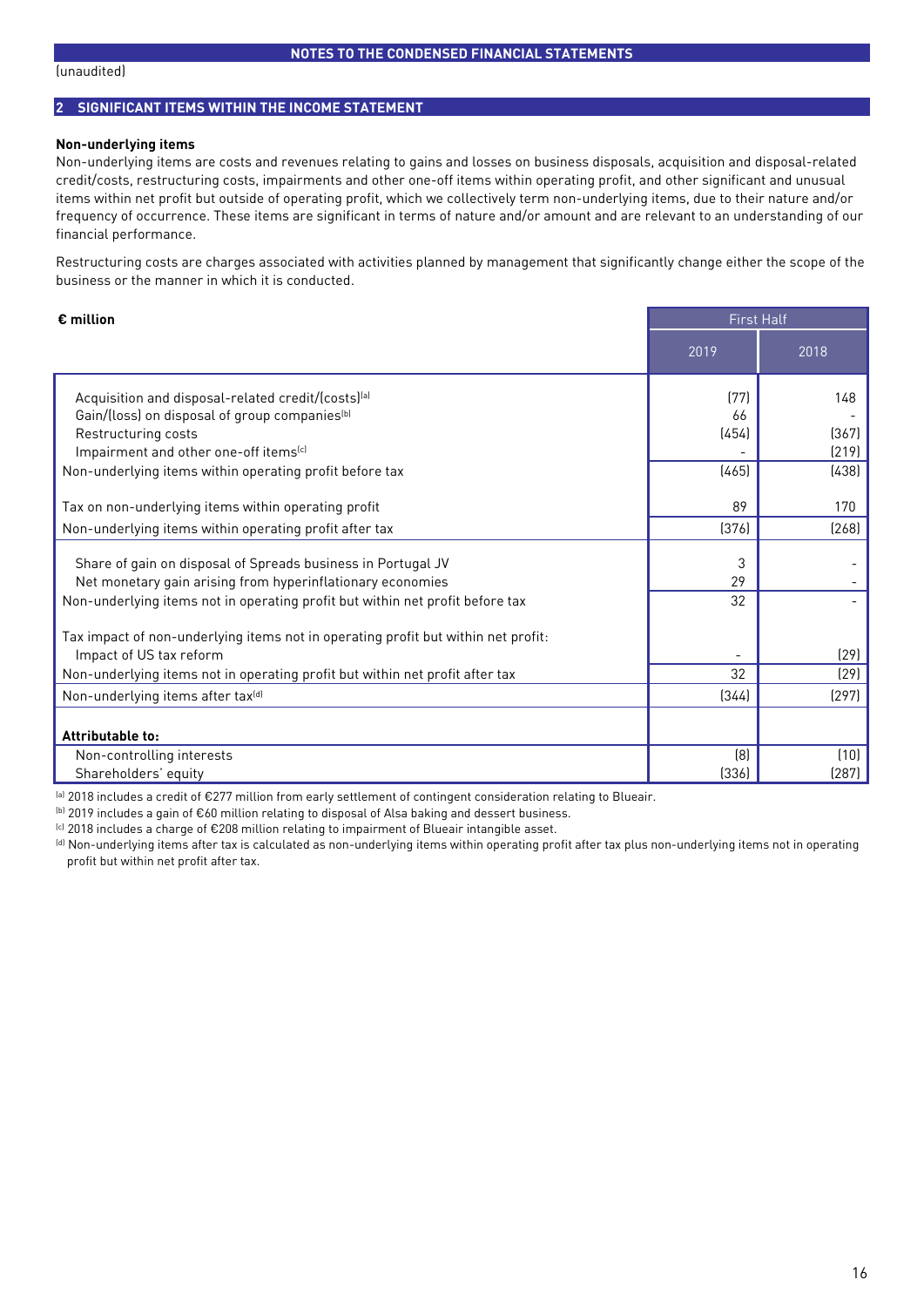# **3 SEGMENT INFORMATION - DIVISIONS**

| <b>Second Quarter</b>                        | Beauty &<br>Personal<br>Care | Home<br>Care             | Foods &<br>Refreshment | Total  |
|----------------------------------------------|------------------------------|--------------------------|------------------------|--------|
| <b>Turnover</b> $(\epsilon$ million)<br>2018 | 5,175                        | 2,488                    | 6,067                  | 13,730 |
| 2019                                         | 5,518                        | 2,718                    | 5,474                  | 13,710 |
| Change (%)<br>Impact of:                     | 6.6                          | 9.3                      | (9.8)                  | (0.1)  |
| Exchange rates <sup>[a]</sup> [%]            | 2.5                          | 0.2                      | 0.8                    | 1.3    |
| Acquisitions (%)                             | 0.5                          | 0.1                      | 0.7                    | 0.5    |
| Disposals (%)                                | $\overline{\phantom{a}}$     | $\overline{\phantom{a}}$ | (12.0)                 | (5.3)  |
| Underlying sales growth [%]                  | 3.5                          | 8.9                      | 1.0                    | 3.5    |
| Price <sup>(a)</sup> [%]                     | 1.9                          | 4.3                      | 1.6                    | 2.3    |
| Volume (%)                                   | 1.6                          | 4.5                      | (0.6)                  | 1.2    |

| <b>First Half</b>                       | Beauty &<br>Personal<br>Care | Home<br>Care | Foods &<br>Refreshment | Total  |
|-----------------------------------------|------------------------------|--------------|------------------------|--------|
|                                         |                              |              |                        |        |
| Turnover (€ million)<br>2018            | 10,084                       | 5,048        | 11,220                 | 26,352 |
| 2019                                    | 10,721                       | 5,410        | 9,995                  | 26,126 |
| Change (%)                              | 6.3                          | 7.2          | (10.9)                 | [0.9]  |
| Impact of:                              |                              |              |                        |        |
| Exchange rates <sup>[a]</sup> [%]       | 2.2                          | (0.4)        | 0.6                    | 1.1    |
| Acquisitions (%)                        | 0.6                          | 0.2          | 0.5                    | 0.5    |
| Disposals (%)                           |                              |              | (13.0)                 | (5.5)  |
| Underlying sales growth [%]             | 3.3                          | 7.4          | 1.3                    | 3.3    |
| Price <sup>(a)</sup> [%]                | 1.6                          | 4.5          | 1.4                    | 2.1    |
| Volume (%)                              | 1.7                          | 2.8          | (0.1)                  | 1.2    |
|                                         |                              |              |                        |        |
| Operating profit (€ million)            |                              |              |                        |        |
| 2018 <sup>(b)</sup>                     | 2,056                        | 651          | 1,822                  | 4,529  |
| 2019                                    | 2,322                        | 652          | 1,615                  | 4,589  |
| Underlying operating profit (€ million) |                              |              |                        |        |
| 2018 <sup>(b)</sup>                     | 2,220                        | 646          | 2,101                  | 4,967  |
| 2019                                    | 2,469                        | 756          | 1,829                  | 5,054  |
|                                         |                              |              |                        |        |
| <b>Operating margin (%)</b>             |                              |              |                        |        |
| 2018 <sup>(b)</sup>                     | 20.4                         | 12.9         | 16.2                   | 17.2   |
| 2019                                    | 21.7                         | 12.1         | 16.2                   | 17.6   |
| Underlying operating margin (%)         |                              |              |                        |        |
| 2018 <sup>(b)</sup>                     | 22.0                         | 12.8         | 18.7                   | 18.8   |
| 2019                                    | 23.0                         | 14.0         | 18.3                   | 19.3   |

<sup>(a)</sup> Underlying price growth in Venezuela and Argentina has been excluded when calculating the price growth in the tables above, and an equal and opposite adjustment made in the calculation of exchange rate impact. See page 6 for further details.

(b) Restated following adoption of IFRS 16. Refer note 1 and note 9.

Turnover growth is made up of distinct individual growth components namely underlying sales, currency impact, acquisitions and disposals. Turnover growth is arrived at by multiplying these individual components on a compounded basis as there is a currency impact on each of the other components. Accordingly, turnover growth is more than just the sum of the individual components.

Underlying operating profit represents our measure of segment profit or loss as it is the primary measure used for the purpose of making decisions about allocating resources and assessing performance of segments. Underlying operating margin is calculated as underlying operating profit divided by turnover.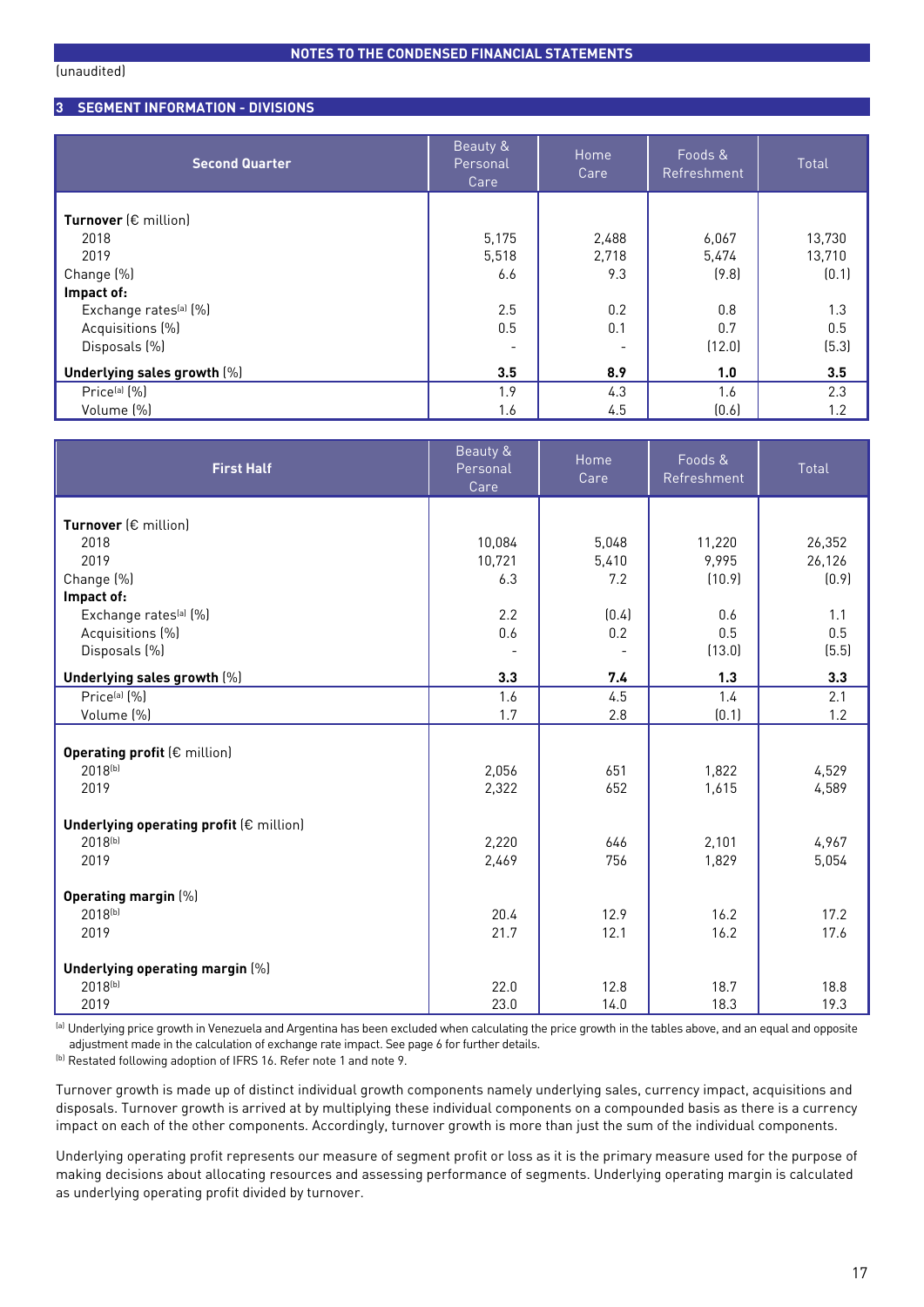**4 SEGMENT INFORMATION – GEOGRAPHICAL AREA**

| <b>Second Quarter</b>                  | Asia/<br>AMET/<br><b>RUB</b> | The<br>Americas | Europe                   | Total  |
|----------------------------------------|------------------------------|-----------------|--------------------------|--------|
| <b>Turnover</b> $\in$ million]<br>2018 | 6,017                        | 4,152           | 3,561                    | 13,730 |
| 2019                                   | 6,265                        | 4,269           | 3,176                    | 13,710 |
| Change (%)                             | 4.1                          | 2.8             | (10.8)                   | (0.1)  |
| Impact of:                             |                              |                 |                          |        |
| Exchange rates <sup>[a]</sup> [%]      | 0.3                          | 3.8             | $\overline{\phantom{a}}$ | 1.3    |
| Acquisitions (%)                       |                              | 0.3             | 1.6                      | 0.5    |
| Disposals (%)                          | (2.4)                        | (4.8)           | (10.8)                   | (5.3)  |
| Underlying sales growth [%]            | 6.3                          | 3.7             | (1.6)                    | 3.5    |
| Price <sup>(a)</sup> [%]               | 3.7                          | 2.3             | (0.5)                    | 2.3    |
| Volume (%)                             | 2.5                          | 1.3             | (1.1)                    | 1.2    |

| <b>First Half</b>                                           | Asia /<br>AMET/<br><b>RUB</b> | The<br>Americas | Europe       | Total          |
|-------------------------------------------------------------|-------------------------------|-----------------|--------------|----------------|
| Turnover (€ million)                                        |                               |                 |              |                |
| 2018                                                        | 11,735                        | 8,083           | 6,534        | 26,352         |
| 2019                                                        | 12,195                        | 8,141           | 5,790        | 26,126         |
| Change (%)                                                  | 3.9                           | 0.7             | (11.4)       | (0.9)          |
| Impact of:                                                  |                               |                 |              |                |
| Exchange rates <sup>(a)</sup> [%]                           | 0.2                           | 3.1             |              | 1.1            |
| Acquisitions (%)                                            |                               | 0.6             | 1.3          | 0.5            |
| Disposals (%)                                               | (2.3)                         | (5.0)           | (12.0)       | (5.5)          |
| Underlying sales growth [%]                                 | 6.2                           | 2.1             | (0.6)        | 3.3            |
| Price <sup>(a)</sup> [%]                                    | 3.2                           | 2.2             | [0.4]        | 2.1            |
| Volume (%)                                                  | 2.9                           | (0.1)           | (0.2)        | 1.2            |
| Operating profit (€ million)<br>2018 <sup>(b)</sup><br>2019 | 2,274<br>2,339                | 1,172<br>1,270  | 1,083<br>980 | 4,529<br>4,589 |
| Underlying operating profit (€ million)                     |                               |                 |              |                |
| 2018 <sup>(b)</sup>                                         | 2,345                         | 1,349           | 1,273        | 4,967          |
| 2019                                                        | 2,526                         | 1,425           | 1,103        | 5,054          |
| Operating margin [%]<br>2018 <sup>(b)</sup>                 | 19.4                          | 14.5            | 16.6         | 17.2           |
| 2019                                                        | 19.2                          | 15.6            | 16.9         | 17.6           |
| Underlying operating margin (%)                             |                               |                 |              |                |
| 2018 <sup>(b)</sup>                                         | 20.0                          | 16.7            | 19.5         | 18.8           |
| 2019                                                        | 20.7                          | 17.5            | 19.1         | 19.3           |

<sup>(a)</sup> Underlying price growth in Venezuela and Argentina has been excluded when calculating the price growth in the tables above, and an equal and opposite adjustment made in the calculation of exchange rate impact. See page 6 for further details. See page 6 for further details.

(b) Restated following adoption of IFRS 16. Refer note 1 and note 9.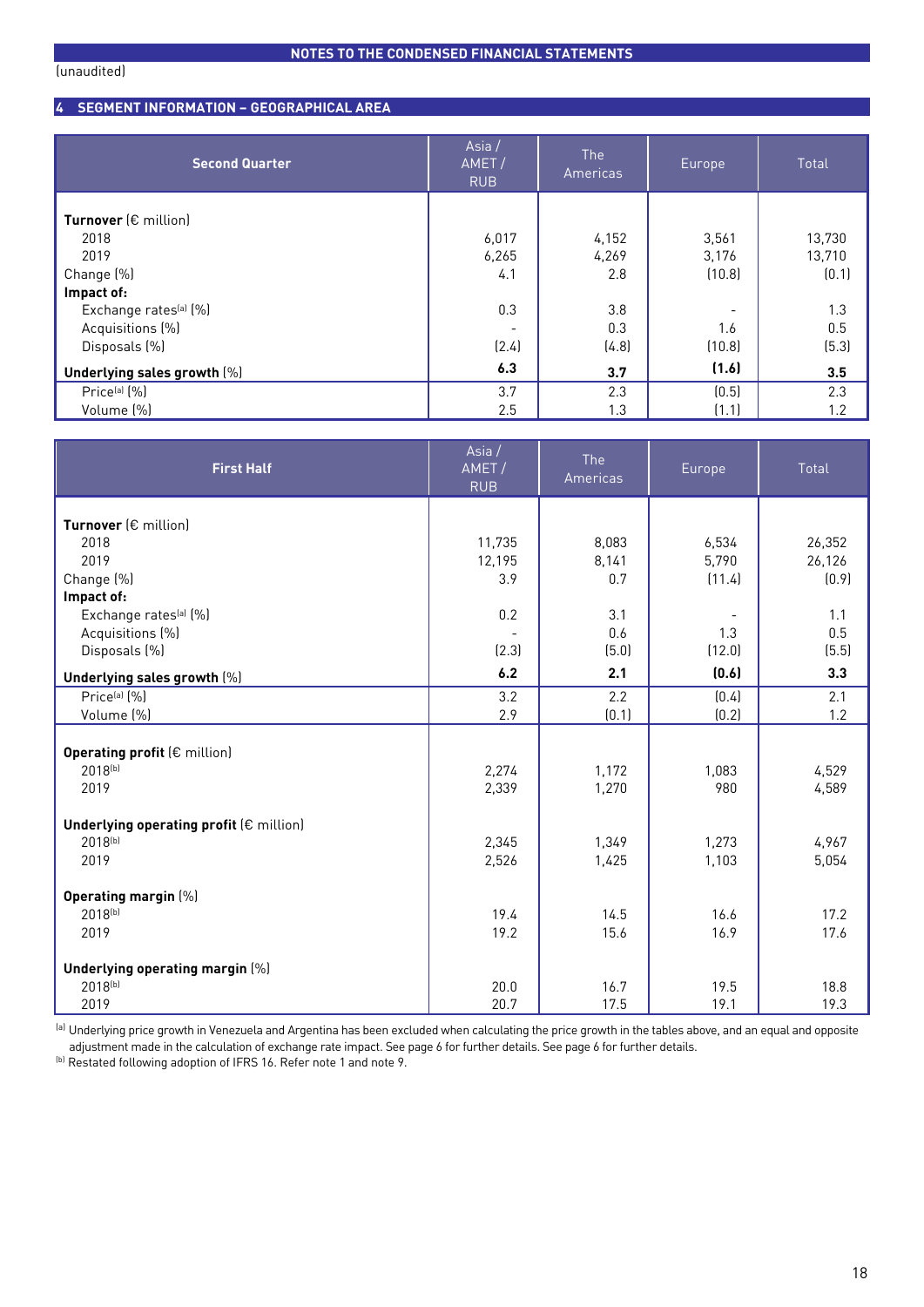#### **5 TAXATION**

The effective tax rate for the first half was 26.8% compared to 25.9% in 2018. The tax rate is calculated by dividing the tax charge by pre-tax profit excluding the contribution of joint ventures and associates.

Tax effects of components of other comprehensive income were as follows:

| $\epsilon$ million                                                     | First Half 2019      |                            |              | First Half 2018<br>Restated <sup>(a)</sup> |                            |              |
|------------------------------------------------------------------------|----------------------|----------------------------|--------------|--------------------------------------------|----------------------------|--------------|
|                                                                        | <b>Before</b><br>tax | Tax<br>(charge)/<br>credit | After<br>tax | <b>Before</b><br>tax                       | Tax<br>(charge)/<br>credit | After<br>tax |
| Gains/(losses) on                                                      |                      |                            |              |                                            |                            |              |
| Equity instruments at fair value through other<br>comprehensive income | 16                   |                            | 16           | (4)                                        |                            | (4)          |
| Cash flow hedges                                                       | 89                   | (6)                        | 83           | 32                                         | 4                          | 36           |
| Remeasurements of defined benefit pension plans                        | 274                  | (7)                        | 267          | 206                                        | (64)                       | 142          |
| Currency retranslation gains/(losses)                                  | 68                   | (4)                        | 64           | (756)                                      |                            | (755)        |
| Other comprehensive income                                             | 447                  | (17)                       | 430          | (522)                                      | (59)                       | (581)        |

(b) Restated following adoption of IFRS 16. Refer note 1 and note 9.

#### **6 COMBINED EARNINGS PER SHARE**

The combined earnings per share calculations are based on the average number of share units representing the combined ordinary shares of NV and PLC in issue during the period, less the average number of shares held as treasury shares.

In calculating diluted earnings per share and underlying earnings per share, a number of adjustments are made to the number of shares, principally the exercise of share options by employees.

Earnings per share for total operations for the six months were calculated as follows:

|                                                                       | 2019    | 2018<br>Restated <sup>(a)</sup> |
|-----------------------------------------------------------------------|---------|---------------------------------|
| <b>Combined EPS - Basic</b>                                           |         |                                 |
| Net profit attributable to shareholders' equity ( $\epsilon$ million) | 3.006   | 3.031                           |
| Average number of combined share units (millions of units)            | 2,616.5 | 2,727.3                         |
| Combined EPS - basic $(\epsilon)$                                     | 1.15    | 1.11                            |

| <b>Combined EPS - Diluted</b>                                         |         |         |
|-----------------------------------------------------------------------|---------|---------|
| Net profit attributable to shareholders' equity ( $\epsilon$ million) | 3,006   | 3,031   |
| Adjusted average number of combined share units (millions of units)   | 2,625.6 | 2.737.3 |
| Combined EPS – diluted $\left[\in\right]$                             | l.14    |         |

| <b>Underlying EPS</b>                                                                     |         |         |
|-------------------------------------------------------------------------------------------|---------|---------|
| Net profit attributable to shareholder's equity ( $\epsilon$ million)                     | 3,006   | 3.031   |
| Post tax impact of non-underlying items attributable to shareholders' equity (see note 2) | 336     | 287     |
| Underlying profit attributable to shareholders' equity (€ million)                        | 3,342   | 3,318   |
| Adjusted average number of combined share units (millions of units)                       | 2.625.6 | 2,737.3 |
| Underlying EPS - diluted $(\epsilon)$                                                     | 1.27    | 1.21    |

(a) Restated following adoption of IFRS 16. Refer note 1 and note 9.

In calculating underlying earnings per share, net profit attributable to shareholders' equity is adjusted to eliminate the post-tax impact of non-underlying items in operating profit and any other significant unusual items within net profit but not operating profit.

During the period the following movements in shares have taken place:

|                                                               | Millions |
|---------------------------------------------------------------|----------|
| Number of shares at 31 December 2018 (net of treasury shares) | 2.614.2  |
| Shares repurchased under the share buyback programme          |          |
| $^\dagger$ Net movement in shares under incentive schemes     |          |
| Number of shares at 30 June 2019                              | 2,616.1  |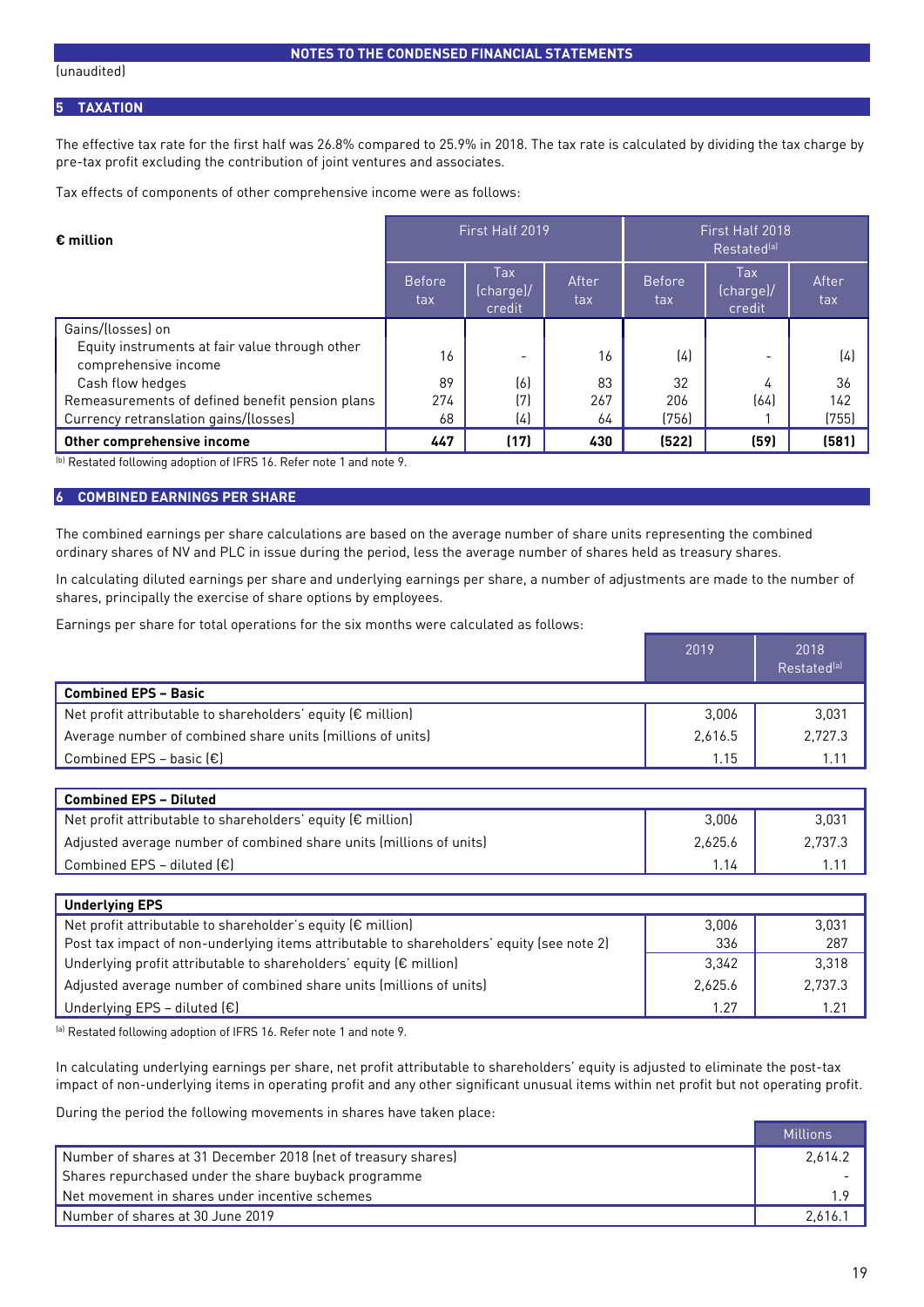#### **7 ACQUISITIONS AND DISPOSALS**

Total consideration for acquisitions completed in the first half of 2019 is €654 million (acquisitions completed in the first half of 2018: €1,078 million). The main acquisition in the first half of 2019 was Olly Nutrition, a premium supplements business in the US.

#### **8 FINANCIAL INSTRUMENTS**

The Group is exposed to the risks of changes in fair value of its financial assets and liabilities. The following tables summarise the fair values and carrying amounts of financial instruments and the fair value calculations by category.

|                                                   | Fair value |                         |                         | Carrying amount |                         |                         |  |
|---------------------------------------------------|------------|-------------------------|-------------------------|-----------------|-------------------------|-------------------------|--|
| $\epsilon$ million                                | As at $30$ | As at 31                | As at $30$              | As at $30$      | <b>As at 31</b>         | As at $30$              |  |
|                                                   | June       | December                | June                    | June            | December                | June                    |  |
|                                                   | 2019       | 2018                    | 2018                    | 2019            | 2018                    | 2018                    |  |
|                                                   |            | Restated <sup>(a)</sup> | Restated <sup>(a)</sup> |                 | Restated <sup>(a)</sup> | Restated <sup>(a)</sup> |  |
| <b>Financial assets</b>                           |            |                         |                         |                 |                         |                         |  |
| Cash and cash equivalents                         | 3,911      | 3,230                   | 3,991                   | 3,911           | 3,230                   | 3,991                   |  |
| Amortised cost                                    | 499        | 629                     | 632                     | 499             | 629                     | 632                     |  |
| Fair value through other comprehensive income     | 327        | 329                     | 288                     | 327             | 329                     | 288                     |  |
| Financial assets at fair value through profit and |            |                         |                         |                 |                         |                         |  |
| loss:                                             |            |                         |                         |                 |                         |                         |  |
| Derivatives                                       | 412        | 194                     | 209                     | 412             | 194                     | 209                     |  |
| Other                                             | 381        | 364                     | 379                     | 381             | 364                     | 379                     |  |
|                                                   | 5,530      | 4,746                   | 5,499                   | 5,530           | 4,746                   | 5,499                   |  |
| <b>Financial liabilities</b>                      |            |                         |                         |                 |                         |                         |  |
| Bank loans and overdrafts                         | (1,044)    | [816]                   | (1, 131)                | (1.041)         | [814]                   | (1, 128)                |  |
| Bonds and other loans                             | [26.787]   | [23,691]                | (27, 842)               | (25, 390)       | (23, 391)               | (27, 426)               |  |
| Lease liabilities                                 | (1,967)    | (1,981)                 | (2, 112)                | (1,967)         | (1,981)                 | (2, 112)                |  |
| Derivatives                                       | (464)      | (402)                   | (542)                   | (464)           | (402)                   | (542)                   |  |
| Other financial liabilities                       | (123)      | (150)                   | (390)                   | (123)           | (150)                   | (390)                   |  |
|                                                   | (30, 385)  | (27, 040)               | (32,017)                | (28, 985)       | (26, 738)               | (31, 598)               |  |

(a) Restated following adoption of IFRS 16. Refer note 1 and note 9.

| $\epsilon$ million                        | Level 1                  | Level 2            | Level 3                  | Level 1                  | Level 2                      | Level 3 | Level 1                  | Level 2                  | Level 3 |
|-------------------------------------------|--------------------------|--------------------|--------------------------|--------------------------|------------------------------|---------|--------------------------|--------------------------|---------|
|                                           |                          | As at 30 June 2019 |                          |                          | As at 31 December 2018       |         |                          | As at 30 June 2018       |         |
| Assets at fair value                      |                          |                    |                          |                          |                              |         |                          |                          |         |
| Financial assets at fair value through    |                          |                    |                          |                          |                              |         |                          |                          |         |
| other comprehensive income <sup>(a)</sup> | 116                      | 4                  | 207                      | 160                      | 5                            | 164     | 143                      | 4                        | 141     |
| Financial assets at fair value            |                          |                    |                          |                          |                              |         |                          |                          |         |
| through profit or loss:                   |                          |                    |                          |                          |                              |         |                          |                          |         |
| Derivatives <sup>[a]</sup>                |                          | 448                |                          | $\overline{\phantom{a}}$ | 276                          |         | ۰                        | 366                      |         |
| Other                                     | 155                      |                    | 226                      | 145                      | $\overline{\phantom{0}}$     | 219     | 185                      |                          | 194     |
| Liabilities at fair value                 |                          |                    |                          |                          |                              |         |                          |                          |         |
| Derivatives <sup>(b)</sup>                | $\overline{\phantom{0}}$ | (530)              | $\overline{\phantom{0}}$ | $\overline{\phantom{a}}$ | (542)                        |         | $\overline{\phantom{0}}$ | (588)                    |         |
| <b>Contingent Consideration</b>           | -                        | -                  | (156)                    | $\overline{\phantom{a}}$ | $\qquad \qquad \blacksquare$ | (142)   | $\overline{\phantom{a}}$ | $\overline{\phantom{0}}$ | [199]   |

(a) Includes €36 million (December 2018: €82 million) derivatives, reported within trade receivables, that hedge trading activities. (b) Includes €(66) million (December 2018: €(140) million) derivatives, reported within trade payables, that hedge trading activities.

There were no significant changes in classification of fair value of financial assets and financial liabilities since 31 December 2018. There were also no significant movements between the fair value hierarchy classifications since 31 December 2018.

The fair value of trade receivables and payables is considered to be equal to the carrying amount of these items due to their shortterm nature.

#### **Calculation of fair values**

The fair values of the financial assets and liabilities are defined as the price that would be received to sell an asset or paid to transfer a liability in an orderly transaction between market participants at the measurement date. Methods and assumptions used to estimate the fair values are consistent with those used in the year ended 31 December 2018.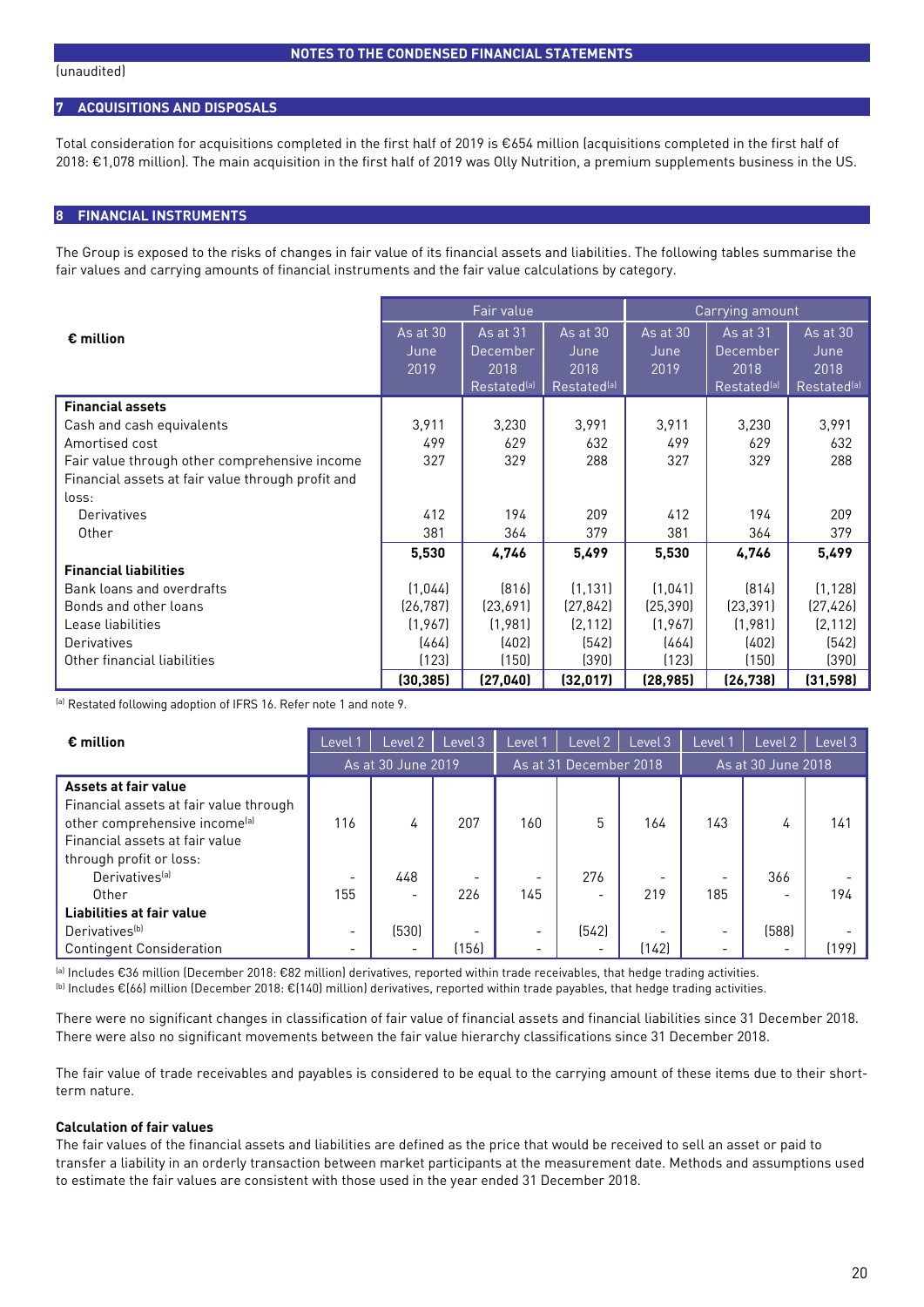# **9 IMPACT OF ADOPTION OF IFRS 16**

Upon adoption of IFRS 16, the Group has recognised leases on the balance sheet with a right-of-use asset and related lease liability. Refer to note 1 for a summary of accounting for leases under the new standard. The Group has restated all prior periods for the impact of IFRS 16 in line with the 'full retrospective approach'. The Group has chosen not to recognise short-term leases, which are those less than 12 months, and leases of low-value assets on the balance sheet.

#### *Financial statement impact*

The below tables summarise the impact of adopting IFRS 16 on the Group's consolidated financial statements. Only restated lines have been included in the tables below:

## **(a) Balance sheet**

The Group recognised right-of-use assets on the balance sheet representing the right to use of the underlying assets from the lease contracts. Current and non-current lease liabilities were also recognised for the present value of the lease payments due under the lease contracts. Deferred tax adjustments are due to temporary timing differences arising from the recognition of rightof-use assets and lease liabilities. Shareholder's equity has been restated to reflect the cumulative impact of IFRS 16 on retained earnings and currency translation adjustment as a result of IFRS 16 restatement of foreign subsidiaries.

| $\epsilon$ million                     |                           | As at 31 December 2018 |           | As at 30 June 2018        |             |           |
|----------------------------------------|---------------------------|------------------------|-----------|---------------------------|-------------|-----------|
|                                        | As previously<br>reported | Restatement            | Restated  | As previously<br>reported | Restatement | Restated  |
| <b>Balance sheet</b>                   |                           |                        |           |                           |             |           |
| Property, plant and equipment          | 10,347                    | 1,741                  | 12,088    | 10,050                    | 1,861       | 11,911    |
| Deferred tax assets                    | 1,117                     | 35                     | 1,152     | 1,000                     | 34          | 1,034     |
| Other non-current assets               | 648                       | (118)                  | 530       | 619                       | (117)       | 502       |
| Trade and other current<br>receivables | 6,485                     | $[3]$                  | 6,482     | 6,821                     | $[3]$       | 6,818     |
| <b>Total assets</b>                    | 59,456                    | 1,655                  | 61,111    | 63,182                    | 1,775       | 64,957    |
|                                        |                           |                        |           |                           |             |           |
| <b>Current financial liabilities</b>   | 3,235                     | 378                    | 3,613     | 10,670                    | 410         | 11,080    |
| Non-current financial liabilities      | 21,650                    | 1,475                  | 23,125    | 18,951                    | 1,568       | 20,519    |
| Deferred tax liability                 | 1.923                     | (23)                   | 1,900     | 1,966                     | (24)        | 1,942     |
| <b>Total liabilities</b>               | 47,164                    | 1,830                  | 48,994    | 50,881                    | 1,954       | 52,835    |
|                                        |                           |                        |           |                           |             |           |
| Other reserves                         | (15, 286)                 | 68                     | (15, 218) | (16, 768)                 | 58          | (16, 710) |
| Retained profit                        | 26,265                    | [243]                  | 26,022    | 27,737                    | (237)       | 27,500    |
| <b>Total equity</b>                    | 12,292                    | (175)                  | 12,117    | 12,301                    | (179)       | 12,122    |
| <b>Total liabilities and equity</b>    | 59,456                    | 1,655                  | 61,111    | 63,182                    | 1,775       | 64,957    |

Only impacted lines and key sub-totals are presented in the table above.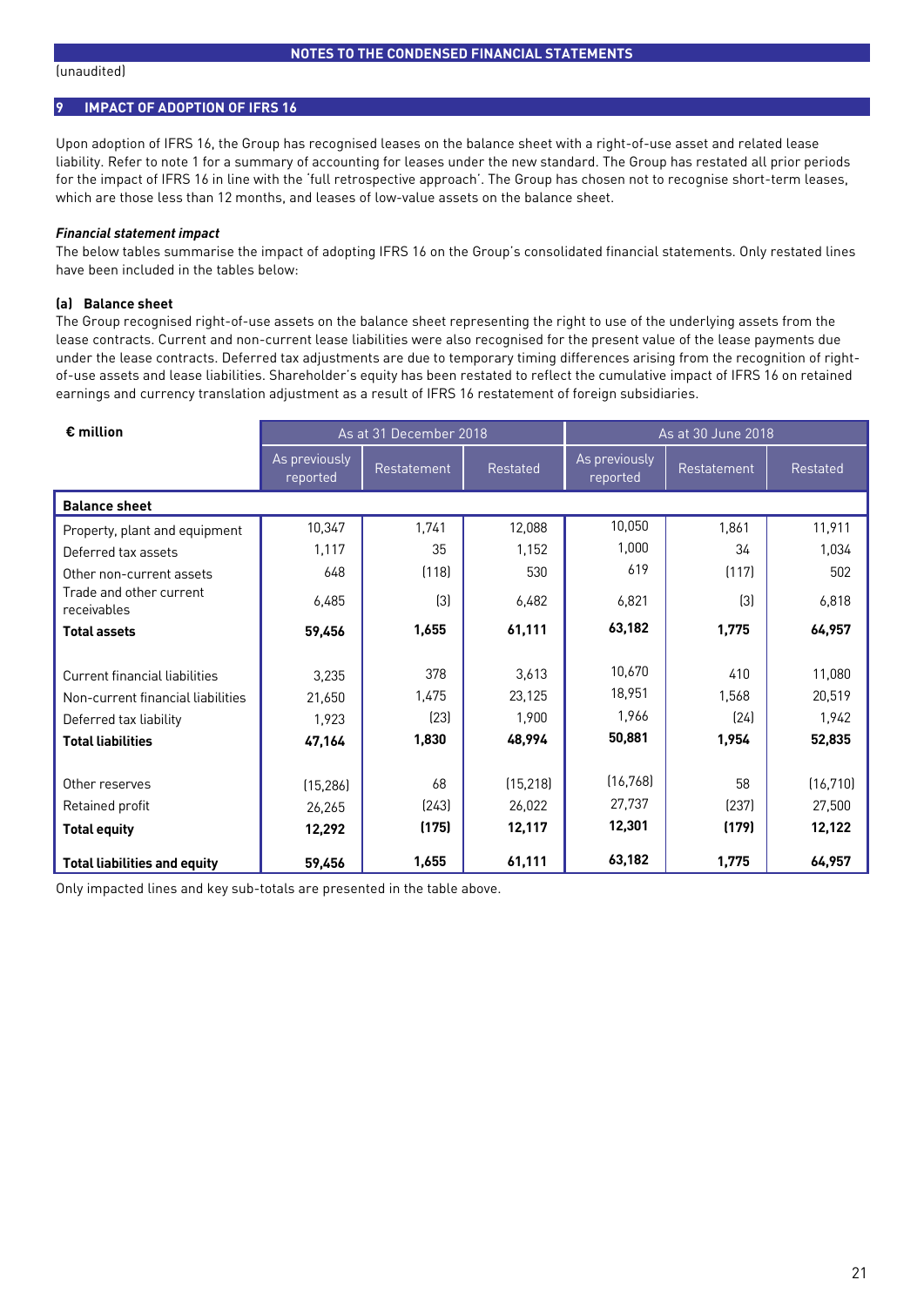## **9 RECONCILIATION OF IFRS 16 RESTATED BALANCES** (continued)

#### **(b) Income statement and statement of comprehensive income**

Operating profit has been restated to remove operating lease payments previously recognised and to recognise depreciation expense on the right-of-use assets that are now recognised on the balance sheet. Interest expense on lease liabilities has been recognised within finance costs. Adjustments to taxation are due to the change in profit before taxation. Currency translation gains/losses have also been restated to reflect the foreign exchange impact of IFRS 16 on subsidiaries that do not have a euro functional currency.

| $\epsilon$ million                    | First Half 2018           |                            |          |
|---------------------------------------|---------------------------|----------------------------|----------|
|                                       | As previously<br>reported | Adjustments<br>for IFRS 16 | Restated |
| Income statement                      |                           |                            |          |
| Operating profit                      | 4,474                     | 55                         | 4,529    |
| Finance costs                         | (272)                     | (65)                       | (337)    |
| Profit before taxation                | 4,339                     | (10)                       | 4,329    |
| Taxation                              | (1, 102)                  | 2                          | (1, 100) |
| Net profit                            | 3,237                     | (8)                        | 3,229    |
| Attributable to: Shareholder's equity | 3,039                     | (8)                        | 3,031    |

| <b>Statement of comprehensive income</b> |       |     |       |
|------------------------------------------|-------|-----|-------|
| Net profit                               | 3,237 | (8) | 3,229 |
| Currency retranslation gains/(losses)    | (767) | 12  | (755) |
| Total comprehensive income               | 2.644 | 4   | 2,648 |
| Attributable to: Shareholder's equity    | 2.459 | 4   | 2,463 |

Only impacted lines and key sub-totals are presented in the table above.

#### **(c) Cash flow statement**

There is no impact on overall cash flows on the Group from the adoption of IFRS 16. However, cash outflows for lease payments have been reclassified from cash flows from operating activities to cash flows used in financing activities.

| $\epsilon$ million                                | First Half 2018           |                            |          |
|---------------------------------------------------|---------------------------|----------------------------|----------|
|                                                   | As previously<br>reported | Adjustments<br>for IFRS 16 | Restated |
| <b>Cash flow statement</b>                        |                           |                            |          |
| Net profit                                        | 3,237                     | (8)                        | 3,229    |
| Taxation                                          | 1,102                     | (2)                        | 1,100    |
| Net finance costs                                 | 223                       | 65                         | 288      |
| Operating profit                                  | 4,474                     | 55                         | 4,529    |
| Depreciation, amortisation and impairment         | 983                       | 245                        | 1,228    |
| Elimination of (profits)/losses on disposals      | 32                        | (16)                       | 16       |
| Net cash flow from operating activities           | 2,406                     | 284                        | 2,690    |
| Interest paid                                     | (191)                     | (48)                       | (239)    |
| Change in financial liabilities                   | 4,486                     | (236)                      | 4,250    |
| Net cash flow (used in)/from financing activities | (395)                     | (284)                      | (679)    |

Only impacted lines and key sub-totals are presented in the table above.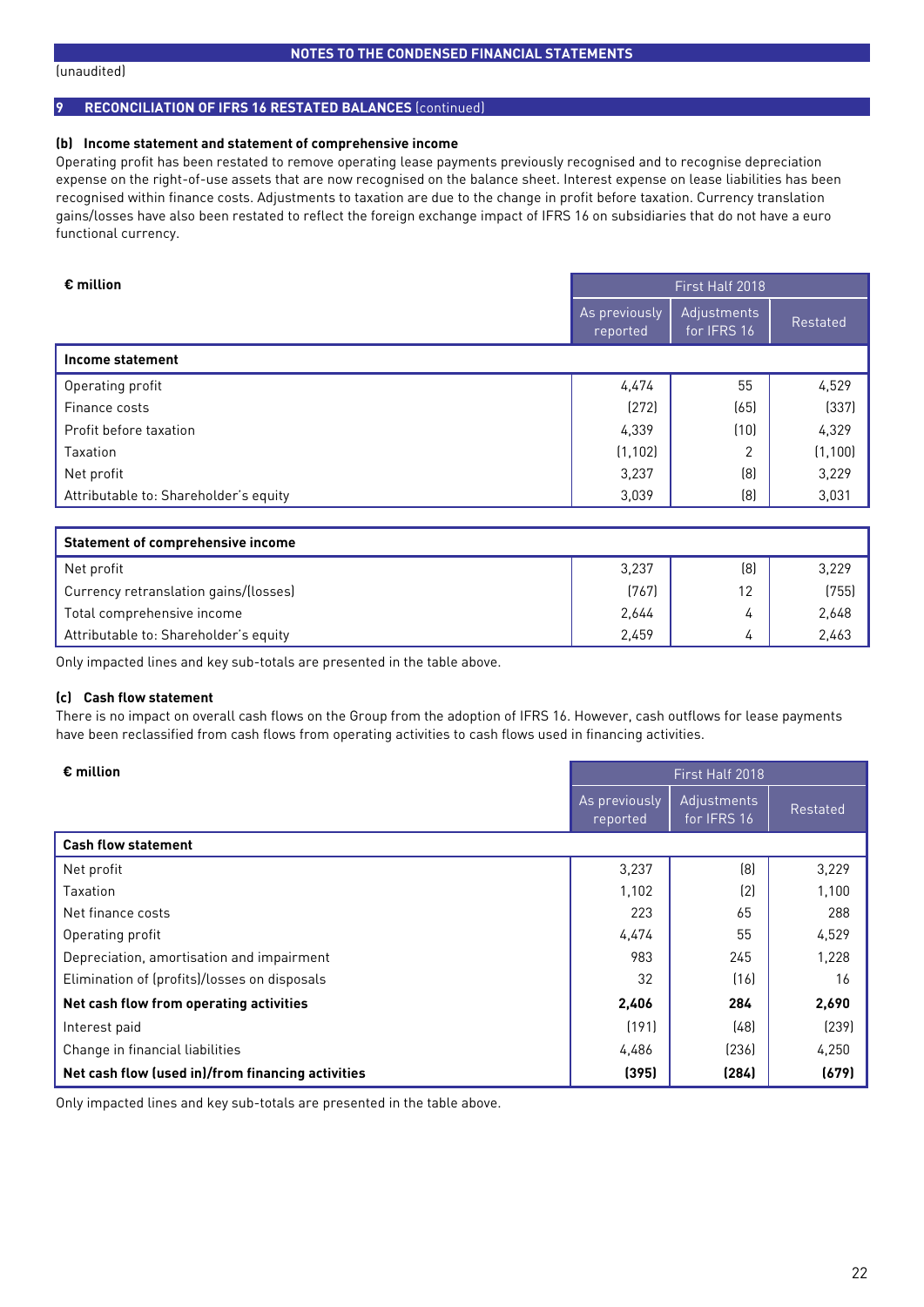## **9 RECONCILIATION OF IFRS 16 RESTATED BALANCES** (continued)

### **(d) Impact on earnings per share**

Basic and diluted earnings per share have been restated to reflect the restated net profit attributable to shareholders' equity as per the income statement.

|                                                             | First Half 2018           |          |
|-------------------------------------------------------------|---------------------------|----------|
|                                                             | As previously<br>reported | Restated |
| <b>Combined EPS - Basic</b>                                 |                           |          |
| Net profit attributable to shareholders' equity (€ million) | 3,039                     | 3,031    |
| Average number of combined share units (millions of units)  | 2,727.3                   | 2.727.3  |
| Combined EPS - basic $(\epsilon)$                           | 1.11                      | 1.11     |

| <b>Combined EPS - Diluted</b>                                        |         |         |
|----------------------------------------------------------------------|---------|---------|
| Net profit attributable to shareholders' equity $(\epsilon$ million) | 3,039   | 3,031   |
| Adjusted average number of combined share units (millions of units)  | 2.737.3 | 2.737.3 |
| Combined EPS – diluted $\left[\in\right]$                            |         |         |

## **(e) Impact on segment information**

Segment information for the Group's divisions and geographical areas has been restated. Operating profit, underlying operating profit, operating margin and underlying operating margin have been restated to reflect the impact of IFRS 16 adoption on the income statement for the six months to 30 June 2018 as follows:

| <b>First Half 2018</b>                                                           | Beauty &<br>Personal<br>Care | <b>Home</b><br>Care | Foods &<br>Refreshment | Total                |
|----------------------------------------------------------------------------------|------------------------------|---------------------|------------------------|----------------------|
| <b>Operating profit (</b> $\epsilon$ million)                                    |                              |                     |                        |                      |
| 2018 as previously reported<br>Adjustments for IFRS 16<br>2018 after restatement | 2,037<br>19<br>2,056         | 638<br>13<br>651    | 1.799<br>23<br>1,822   | 4.474<br>55<br>4,529 |
| Underlying operating profit $(\epsilon$ million)                                 |                              |                     |                        |                      |
| 2018 as previously reported<br>Adjustments for IFRS 16<br>2018 after restatement | 2,201<br>19<br>2,220         | 633<br>13<br>646    | 2,078<br>23<br>2,101   | 4,912<br>55<br>4.967 |
| <b>Operating margin (%)</b>                                                      |                              |                     |                        |                      |
| 2018 as previously reported<br>2018 after restatement                            | 20.2<br>20.4                 | 12.6<br>12.9        | 16.0<br>16.2           | 17.0<br>17.2         |
| Underlying operating margin (%)                                                  |                              |                     |                        |                      |
| 2018 as previously reported<br>2018 after restatement                            | 21.8<br>22.0                 | 12.5<br>12.8        | 18.5<br>18.7           | 18.6<br>18.8         |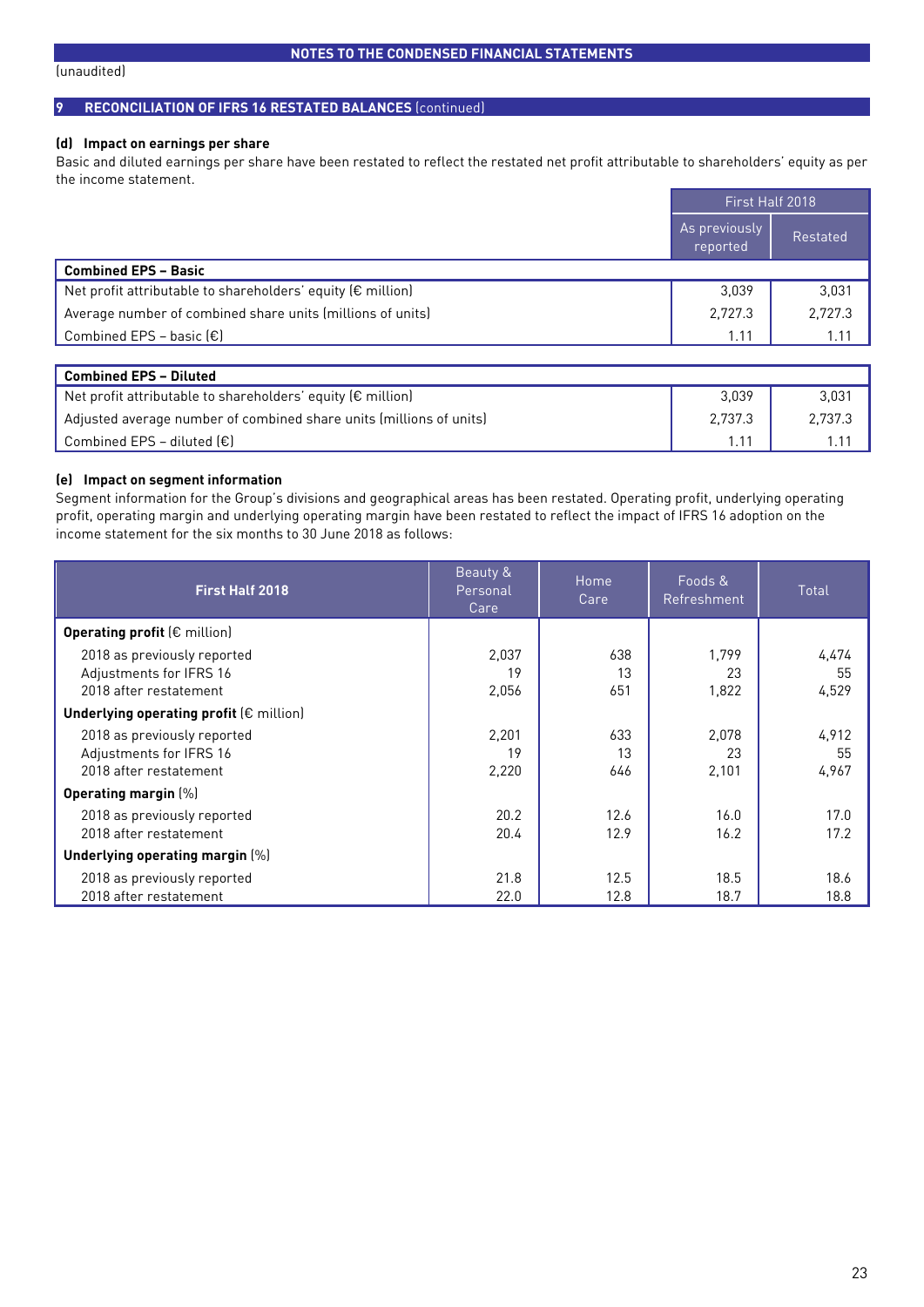## **9 IMPACT OF ADOPTION OF IFRS 16** (continued)

## **(e) Impact on segment information** (continued)

| <b>First Half 2018</b>                                                           | Asia /<br>AMET /<br><b>RUB</b> | <b>The</b><br>Americas | <b>Europe</b>        | Total                |
|----------------------------------------------------------------------------------|--------------------------------|------------------------|----------------------|----------------------|
| Operating profit $(\epsilon$ million)                                            |                                |                        |                      |                      |
| 2018 as previously reported<br>Adjustments for IFRS 16<br>2018 after restatement | 2,248<br>27<br>2,275           | 1,156<br>17<br>1,173   | 1.070<br>11<br>1,081 | 4,474<br>55<br>4,529 |
| Underlying operating profit $(\epsilon$ million)                                 |                                |                        |                      |                      |
| 2018 as previously reported<br>Adjustments for IFRS 16<br>2018 after restatement | 2.317<br>27<br>2,344           | 1.333<br>17<br>1,350   | 1.262<br>11<br>1,273 | 4,912<br>55<br>4,967 |
| <b>Operating margin (%)</b>                                                      |                                |                        |                      |                      |
| 2018 as previously reported<br>2018 after restatement                            | 19.2<br>19.4                   | 14.3<br>14.5           | 16.4<br>16.5         | 17.0<br>17.2         |
| Underlying operating margin [%]                                                  |                                |                        |                      |                      |
| 2018 as previously reported<br>2018 after restatement                            | 19.7<br>20.0                   | 16.5<br>16.7           | 19.3<br>19.5         | 18.6<br>18.8         |

#### **10 DIVIDENDS**

The Boards have determined to pay a quarterly interim dividend for Q2 2019 at the following rates which are equivalent in value between the two companies at the rate of exchange applied under the terms of the Equalisation Agreement:

| Per Unilever N.V. ordinary share             | € 0.4104    |
|----------------------------------------------|-------------|
| Per Unilever PLC ordinary share              | £ 0.3682    |
| Per Unilever N.V. New York share             | US\$ 0.4585 |
| Per Unilever PLC American Depositary Receipt | US\$ 0.4585 |
|                                              |             |

The quarterly interim dividends have been determined in euros and converted into equivalent sterling and US dollar amounts using exchange rates issued by WM/Reuters on 23 July 2019.

US dollar cheques for the quarterly interim dividend will be mailed on 11 September 2019 to holders of record at the close of business on 9 August 2019. In the case of the NV New York shares, Netherlands withholding tax will be deducted.

The quarterly dividend calendar for the remainder of 2019 will be as follows:

|                                  | Announcement<br><b>Date</b> | 'Ex-Dividend Date i | Record Date   | <b>Payment Date</b> |
|----------------------------------|-----------------------------|---------------------|---------------|---------------------|
| Quarterly dividend - for Q2 2019 | 25 July 2019                | 8 August 2019       | 9 August 2019 | 11 September 2019   |
| Quarterly dividend - for Q3 2019 | 17 October 2019             | 31 October 2019     | November 2019 | 4 December 2019     |

#### **11 EVENTS AFTER THE BALANCE SHEET DATE**

There were no material post balance sheet events other than those mentioned elsewhere in this report.